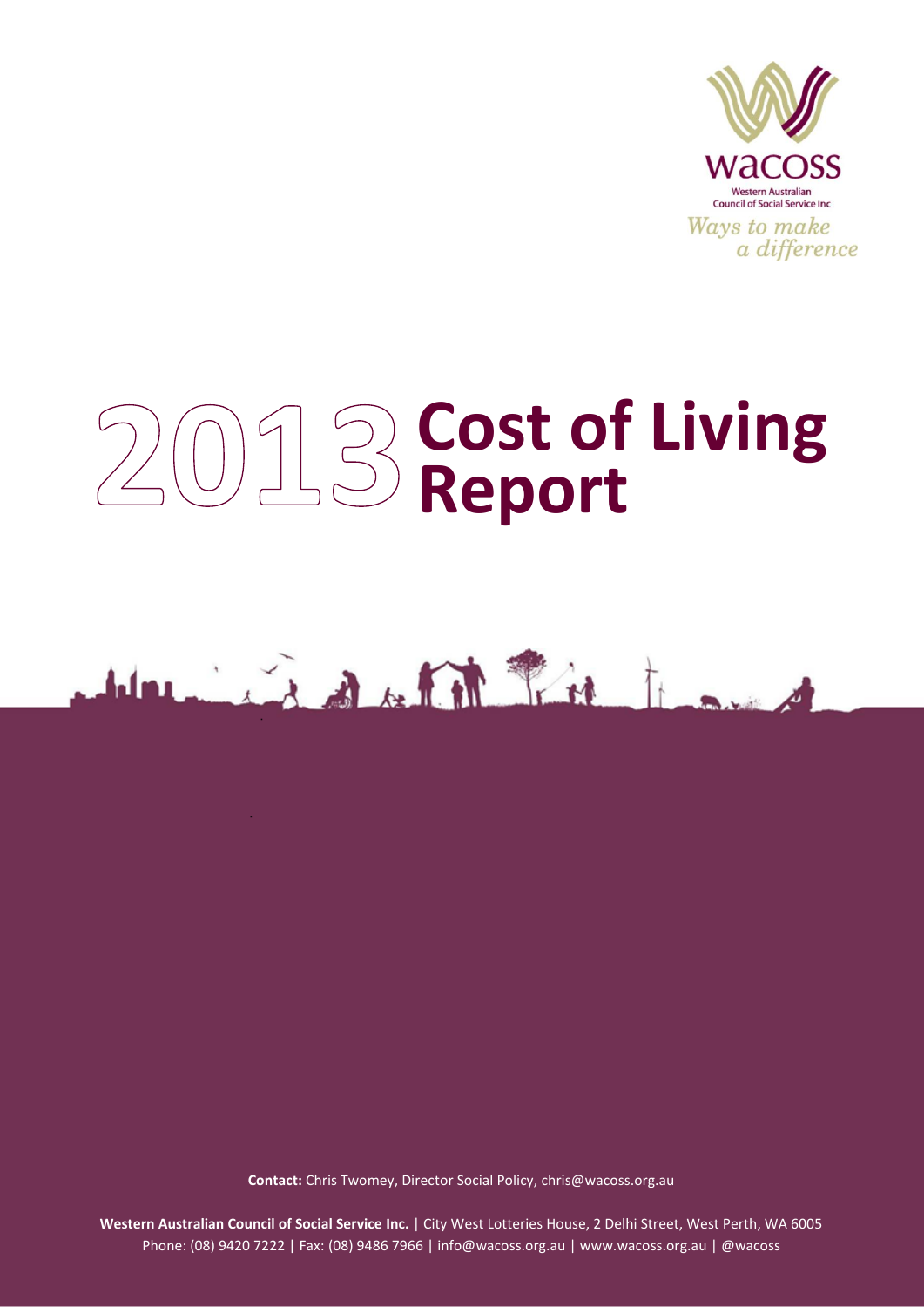# **Contents**

| 1.0 |  |
|-----|--|
| 1.1 |  |
| 2.0 |  |
| 2.1 |  |
| 2.2 |  |
| 2.3 |  |
| 3.0 |  |
| 3.1 |  |
| 3.2 |  |
| 3.3 |  |
| 4.0 |  |
| 4.1 |  |
| 4.2 |  |
| 4.3 |  |
| 4.4 |  |
| 4.5 |  |
| 5.0 |  |
| 6.0 |  |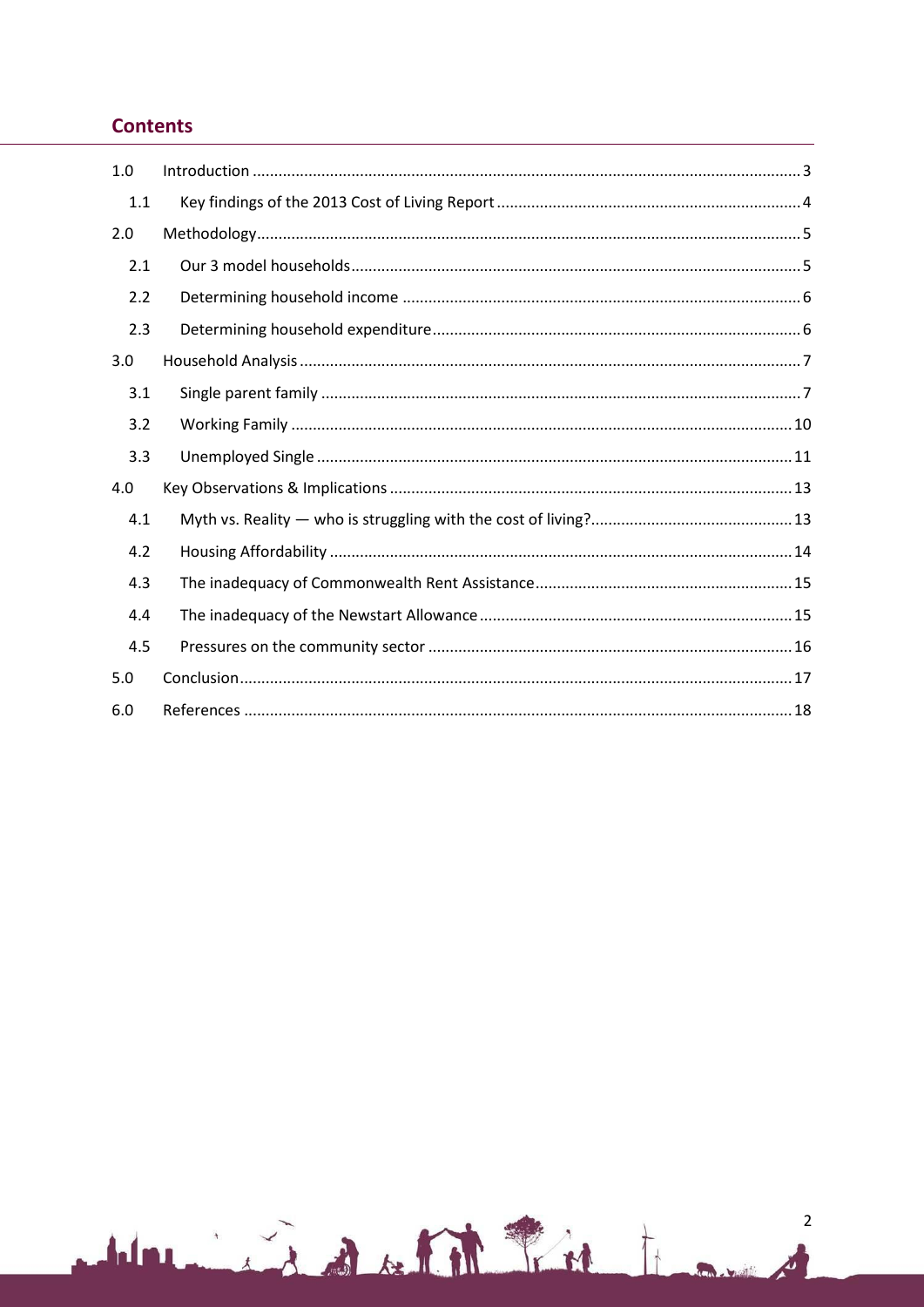## <span id="page-2-0"></span>**1.0 Introduction**

Many Western Australian households are doing it tough. An increasing number of individuals and families are finding themselves in the desperate position of not being able to provide for the basic needs of themselves and their children. Most people in this situation seek assistance from family and friends or from charities and community services that provide emergency relief. Each year the sector provides assistance to over 515,000 Western Australians. While some of these may be average or middle income families whose life choices or circumstances have led them to temporary financial crisis, the majority are those on low incomes who are simply in circumstances where their weekly income is insufficient to allow them to keep up with the basic costs of live. While all individuals and families in financial crisis are worthy of care and support, different causes and circumstances need to be considered in determining social policy and program responses. The debate about the cost of living needs rigour, and decisions must be evidence based.

At the time of the release of this report we are in the last week of a Federal Election campaign in which public concerns about rising living costs have become a key focus of public debate. One consequence is that a number of mainstream myths and misapprehensions about the impacts of rising living costs on middle income families are being reinforced and may become the basis for poorly targeted policy commitments. Not only does this build an unwarranted sense of entitlement during a time during which state and federal governments need to be addressing structural deficits and better targeting expenditure on health and welfare, but it also serves to distract attention away from the relatively small but growing proportion of our population who are in fact being left behind by rises in the costs of essential goods and services (particularly housing, utilities, transport and food).

We hope the findings of this report will refocus the discussion of the cost of living onto our most disadvantaged households and families and encourage consideration of the kinds of policies and programs that are most likely to make a difference for those most at risk of financial hardship and poverty. Measures such as:

- $\div$  A \$50 per week increase to the Newstart payment;<sup>1</sup>
- $\triangleq$  An (annual) increase in the State Minimum Wage by the WA Industrial Relations Commission which takes into account the increasing cost of living in WA: $<sup>2</sup>$ </sup>
- $\triangleq$  Significant investment in public and community housing, incentives to create more affordable rentals, and increased assistance to low-income and vulnerable people;
- $+$  Inclusionary zoning policies for new housing projects requiring 15% of developments over 10 units to be affordable to those in the lowest two income quintiles;
- $\div$  A 15% concessional electricity tariff for concession card holders;

1 in Baker Park

- $\triangle$  Review of the appropriateness, accessibility and adequacy of state concessions; and
- Introduction of a targeted energy and water efficiency program for low income households.<sup>3</sup>

The Council notes that Western Australia is moving into a period of fiscal constraint and that the recent State Budget has foreshadowed significant cuts to programs and services. In this context Government needs to be mindful of those in hardship and ensure that vital programs and services are maintained so that an escalation of families in financial crisis is avoided.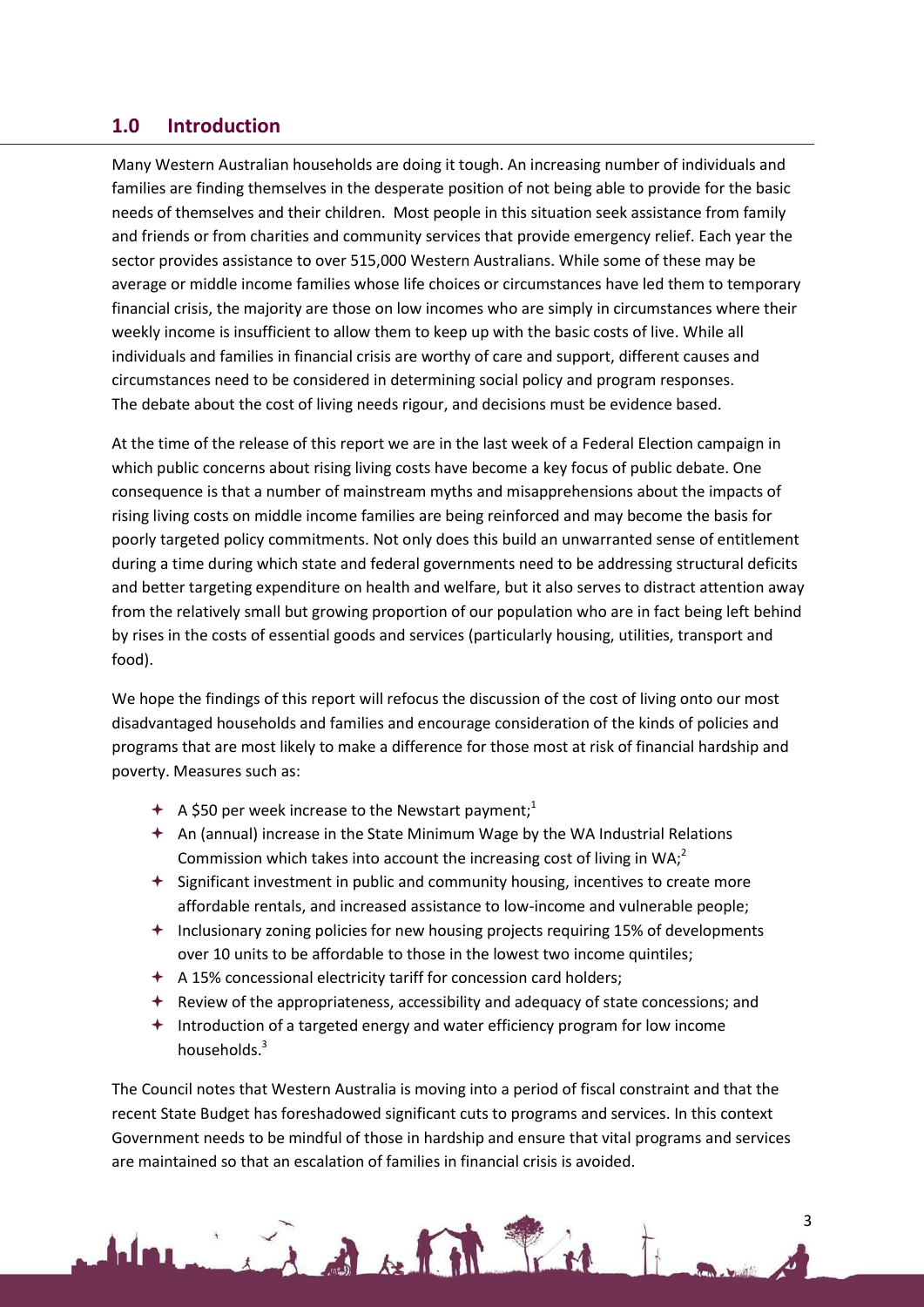## <span id="page-3-0"></span>**1.1 Key findings of the 2013 Cost of Living Report**

- Between 2011/12 and 2012/13, **the basic living costs of our three model households** (such as housing, food, utilities, transport) **increased at a faster rate than their income,** meaning that all of our low-income households were worse off than last year. The major contributors to the increased living costs were rent (which increased by 8.6%) and utilities (which increased between 11.7% and 13.2%).
- **The weekly incomes of our model single parent family and unemployed single are inadequate to meet basic living costs** for each household and the gap has widened appreciably since last year.

|                          |                            | <b>Income</b> | <b>Expenditure</b> | <b>Net Position</b> |
|--------------------------|----------------------------|---------------|--------------------|---------------------|
|                          | (Parenting Payment Single) | \$899.70      | \$935.16           | $-535.46$           |
| <b>Single Parent</b>     | (Newstart)                 | \$822.87      | \$935.16           | $-5112.29$          |
| <b>Working Family</b>    |                            | \$1,322.13    | \$1,309.23         | \$12.90             |
| <b>Unemployed Single</b> |                            | \$288.25      | \$349.79           | $-561.54$           |

The income of our working family surpasses their estimated basic living costs by \$12.90 per week, but in reality this small surplus is liable to be quickly eaten up by costs not incorporated into the expenditure modelling — any unplanned or unexpected costs from emergencies and repairs through to birthday presents or school excursions.

- **Housing is the major weekly expense facing each of our model households**, accounting for between 29% and 45% of their weekly income (up from 28 - 41% last year). As a consequence, the 8.6% rent increase was the biggest single cost increase for our households and accounted for 61% to 74% of their total rise in living costs. This is a conservative estimate that assumes our model households can access housing at below market rates, which is becoming increasingly unlikely.
- Suggestions that **middle-income Australian households are struggling with the cost of living** do **not** reflect the evidence that average wages have, over the past decade, increased faster than average living costs. The focus of public policy concerning the cost of living should be on households on low and fixed incomes who are at increased risk of poverty and financial hardship, not middle income households.
- If our model single parent household is **transferred from Parenting Payment Single to Newstart Allowance** their weekly income drops by an alarming \$77 per week. With large numbers of single parents having already been transferred in 2013, there is a significant rise in the presence and risk of childhood poverty.

in the film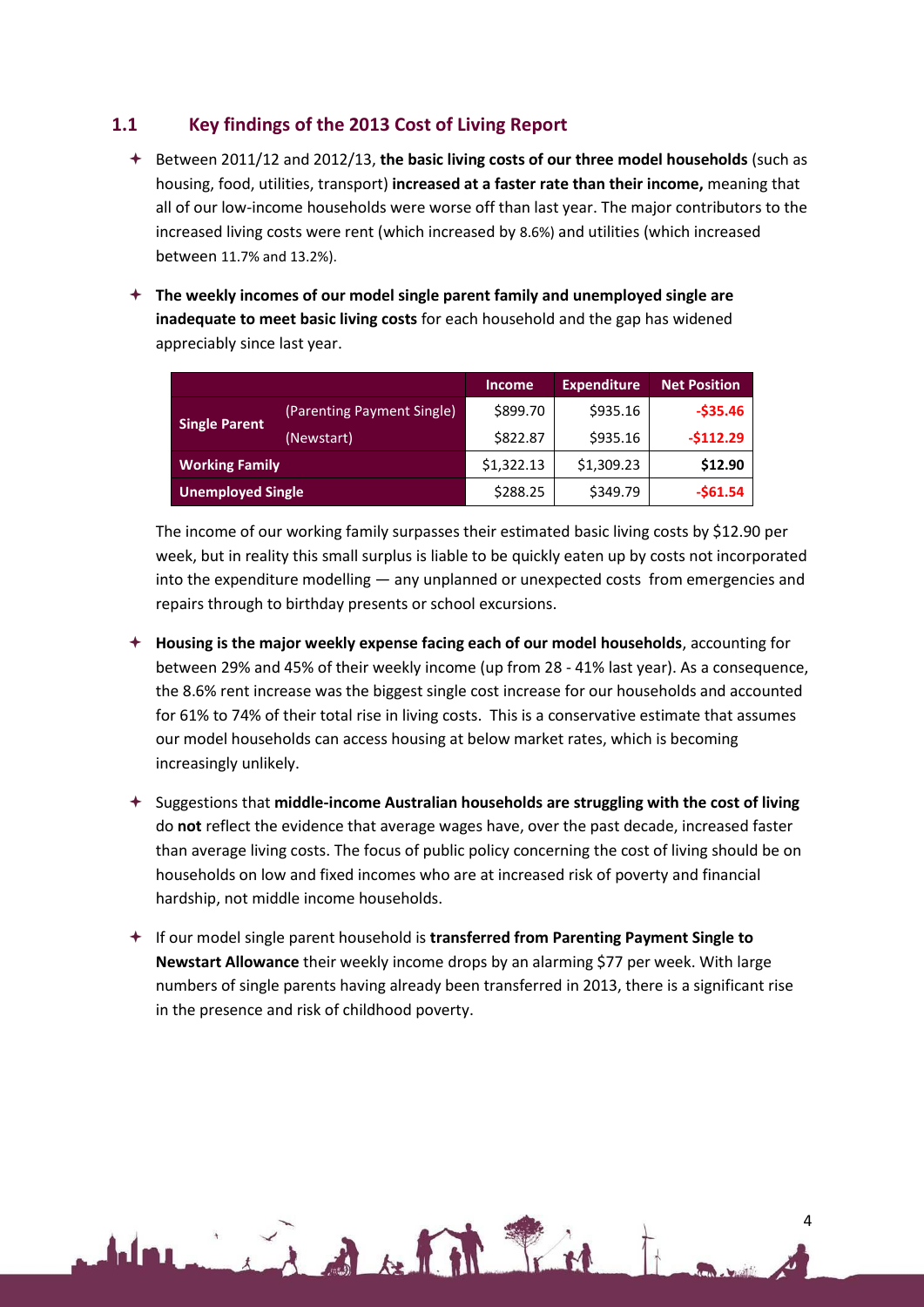# <span id="page-4-0"></span>**2.0 Methodology**

The Council has produced its Cost of Living Report annually since 2007. The first reports simply investigated the changes in basic living expenses such as housing, transport fuel, food and other essentials in WA over the preceding year. In 2009 we developed a model comparing the adequacy of income against the costs of living for a low-income family in Western Australia, which was subsequently picked up by other States. In 2012 we revised and expanded our Cost of Living Report, to include three model representing different at-risk household types on low incomes.

The 2013 Cost of Living Report uses the same methodology as our 2012 report.<sup>4</sup> It models the income and expenditure of three household types during the 2012/13 financial year in comparison to the two preceding financial years (2010/11 and 2011/12). Doing so allows us to analyse relative changes in living costs and understand their likely impacts on current and future levels of depravation and need. Every household and family in WA is different, and so it would be unrealistic to expect these models to be a precise reflection of all living costs or household expenditures. However, with the conservative assumptions underpinning each model household clearly considered and referenced, **the Council is confident that the calculations undertaken and conclusions drawn reflect the real-life experiences of low-income households in WA.**

# <span id="page-4-1"></span>**2.1 Our 3 model households**

The key assumptions for our 3 households' income and expenditure are described below:

|                      | <b>Single Parent Family</b>                                                                                                        | <b>Working Family</b>                                                                                                                                        | <b>Unemployed Single</b>                                                                |
|----------------------|------------------------------------------------------------------------------------------------------------------------------------|--------------------------------------------------------------------------------------------------------------------------------------------------------------|-----------------------------------------------------------------------------------------|
| Household<br>members | Single mother with two<br>dependent children.                                                                                      | Working family with 2<br>school aged children.                                                                                                               | Single, unemployed female.                                                              |
| Age                  | 34 years old, with two<br>children aged 7 and 8.                                                                                   | 2 adults aged 40 and 38<br>years, with two children<br>aged 11 and 13.                                                                                       | 44 years old.                                                                           |
| Income source        | Mother - works 18 hours a<br>week for 39 weeks a year at<br>minimum wage + casual<br>loading. Eligible for<br>government payments. | 1 works full (minimum wage<br>+33%); the other casual (16<br>hours per week at minimum<br>wage with casual loading).<br>Eligible for government<br>payments. | Newstart Allowance only.                                                                |
| <b>Housing</b>       | Rents a unit<br>(85% median unit rental)                                                                                           | Rents a house<br>(85% median house rental)                                                                                                                   | Shares a house with 2 other<br>adults (paying one third of<br>85% median house rental). |
| <b>Education</b>     | Both children attend a<br>public primary school.                                                                                   | Both children attend a<br>public primary school.                                                                                                             |                                                                                         |
| <b>Transport</b>     | Owns a small car.                                                                                                                  | Own a small car and uses<br>public transport for 5 round<br>trips per week.                                                                                  | Public transport is only<br>mode of transport (5 round-<br>trips per week).             |
| <b>Health</b>        | No private health insurance.                                                                                                       | Has basic private health<br>insurance.                                                                                                                       | No private health insurance.                                                            |

Line datit fin

#### **Table 1: WACOSS Household Models**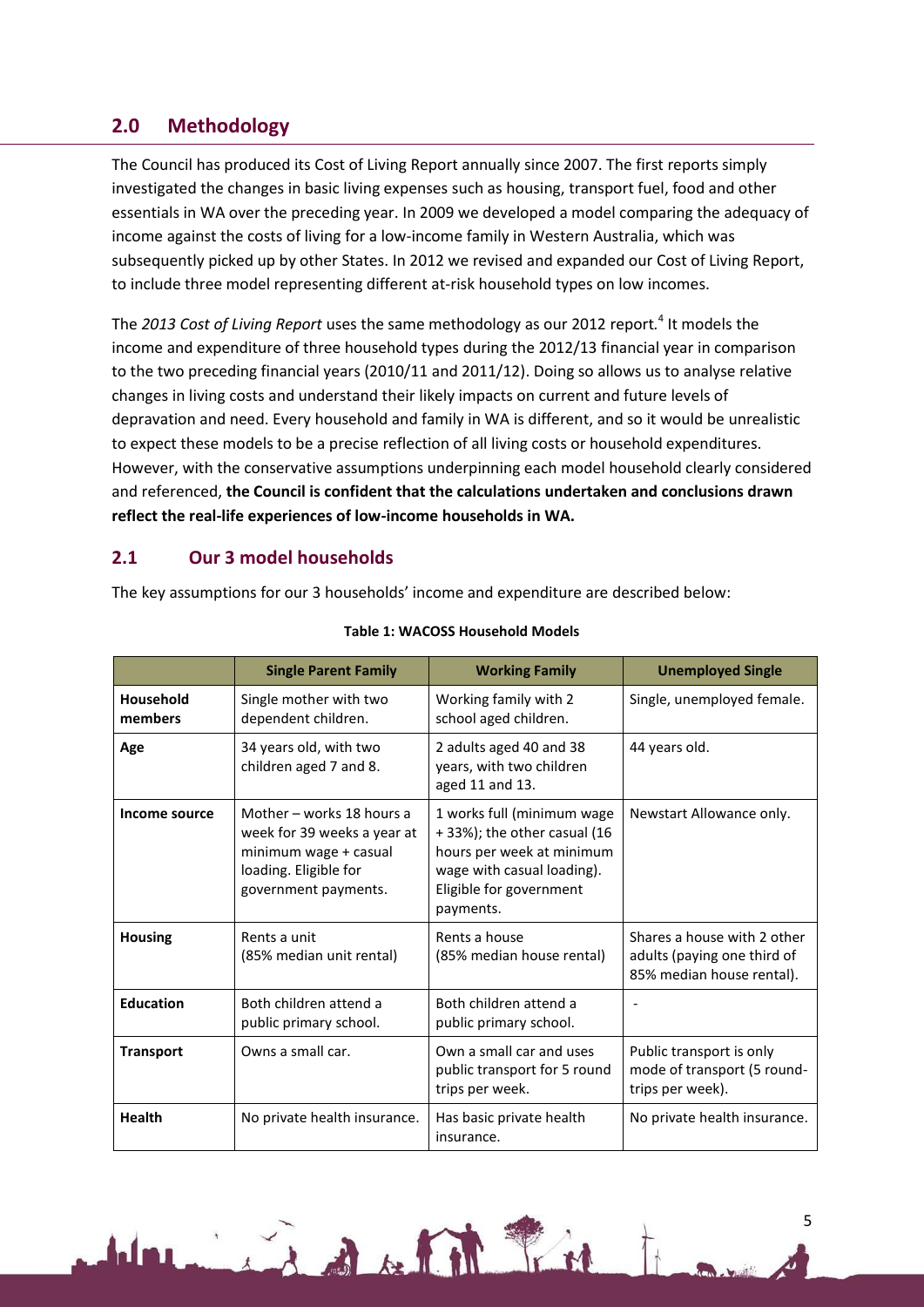# <span id="page-5-0"></span>**2.2 Determining household income**

Each of our three households' income has been estimated by using:

- Centrelink's online payment estimator;<sup>5</sup>
- The FaHCSIA *Guide to Social Security Law<sup>6</sup>* ;
- The Centrelink website<sup>7</sup>;
- The WA Industrial Relations Commission's 2013 State Wage Case decision;<sup>8</sup> and
- The Australian Taxation Office's online tax calculator.<sup>9</sup>

One important change for low-income households in the 2012/2013 financial year was the introduction of significant changes to the individual income tax rates. The income-free threshold was increased three-fold (from \$6,000 to \$18,200) as part of the Federal government's Carbon Price compensation package. However, this positive change was offset by a reduction in the low-income tax offset (the offset maximum decreased from \$1,500 in 2011-12 to \$445 in 2012/13), together with other changes to the rebate's threshold and withdrawal rate.

# <span id="page-5-1"></span>**2.3 Determining household expenditure**

Household expenditure in the *2013 Cost of Living Report* has been calculated using up to date and publicly available sources that reflect the average price and usage of products and services by Perth residents wherever possible. Where such figures are not readily available, we have modelled costs based on the Australian Bureau of Statistics' (ABS) *2009-10 Household Expenditure Survey* (with relevant CPI applied). All estimates of cost and consumption are intentionally conservative. Further detail on each of the essential costs in the household expenditure model is provided below:

- **Housing** Expenditure is based on quarterly statistics of average house and unit rental prices advertised in the Perth metropolitan region published by the Real Estate Institute of Western Australia (REIWA). Note that it is assumed that our households have been able acquire rental accommodation at 85% of the median market rate.
- **Utilities** The households' consumption of electricity, gas and water are based on State Government estimates of average usage. Prices were obtained directly from the utility providers for Perth residential households.
- **Food and beverages** Food and beverage costs are based on the second quintile figures published in the ABS Household Expenditure Survey 2009-10 (with CPI applied), and vary depending on household size.
- **Transport** Two of our households are assumed to own and use a small car, travelling 15,000 km per year. Our 2012 Cost of Living Report assumed that the households own a late model Suzuki Alto — the car which RAC WA calculated had the lowest running costs for the 2010/11 year. To remain consistent, we have once again based the car running costs on a late model Suzuki Alto. (Note this is likely result in an underestimate, as it is likely that our households would own an older, less fuel efficient car with higher running costs.)
- **Other household and living costs** Other essential household costs, such as education, communication, and household services have been calculated based on the ABS's 2009-10 Household Expenditure Survey (with CPI applied).

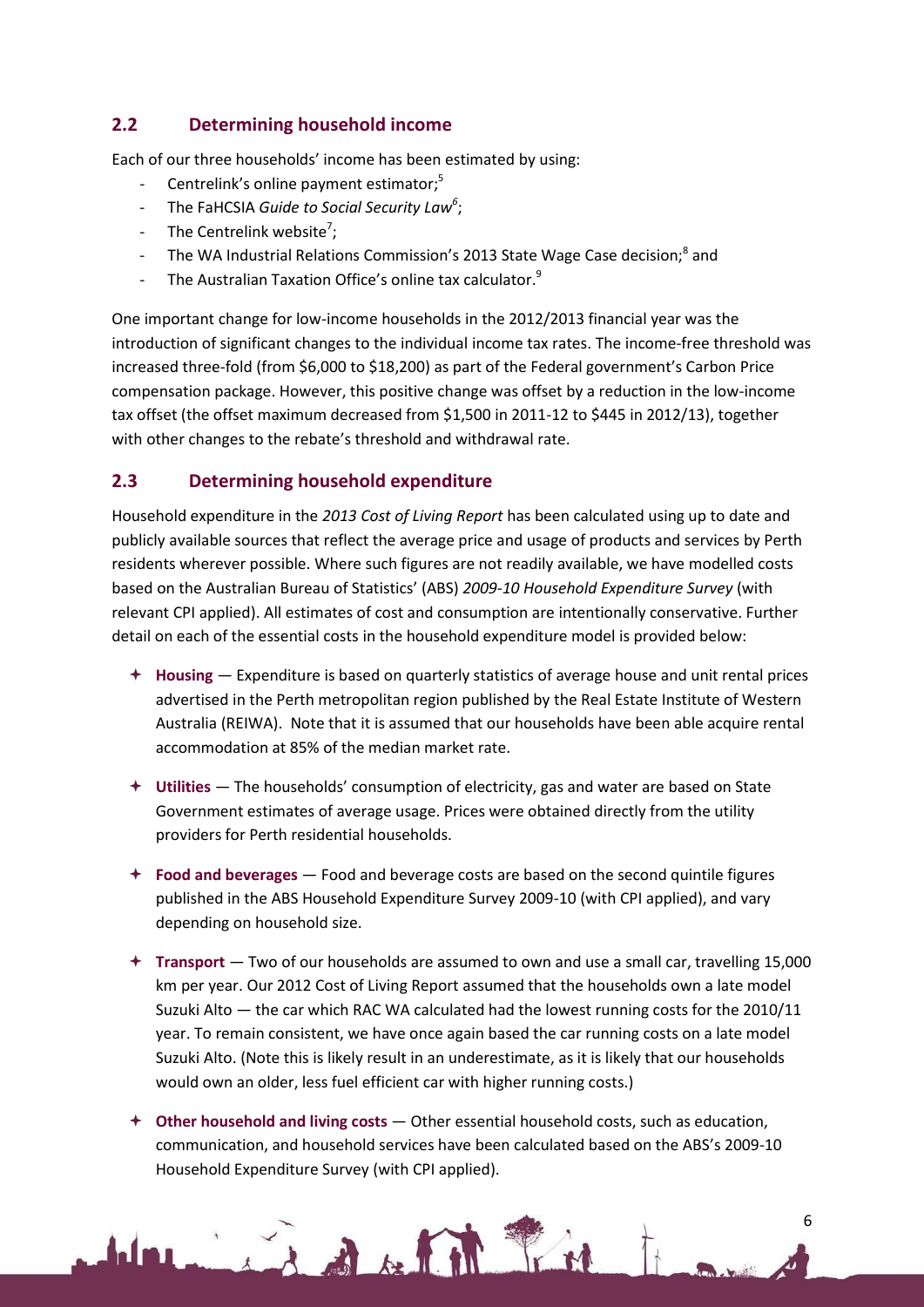# <span id="page-6-0"></span>**3.0 Household Analysis**

## <span id="page-6-1"></span>**3.1 Single parent family**

Our single parent family is comprised of a single mother with two primary school aged children. The mother works part-time, rents a unit, and owns a small car.

| Single parent family (Parenting Payment Single) - WEEKLY INCOME             |           |           |           |                                  |  |  |
|-----------------------------------------------------------------------------|-----------|-----------|-----------|----------------------------------|--|--|
|                                                                             | 2010/11   | 2011/12   | 2012/13   | % increase<br>2011/12 to 2012/13 |  |  |
| Wage (gross)                                                                | \$347.64  | \$359.64  | \$371.63  | 3.3%                             |  |  |
| Parenting payment                                                           | \$206.71  | \$216.57  | \$229.27  | 5.9%                             |  |  |
| Other regular Government Benefits                                           | \$275.45  | \$283.50  | \$293.66  | 3.6%                             |  |  |
| Government supplements (one off<br>payments, converted to weekly<br>amount) | \$60.49   | \$61.75   | \$53.48   | $-13.4%$                         |  |  |
| Tax paid                                                                    | $-545.44$ | $-549.08$ | $-548.33$ | $-1.5%$                          |  |  |
| Total household income/week                                                 | \$844.86  | \$872.38  | \$899.70  | 3.1%                             |  |  |
| Increase on previous year                                                   | \$30.37   | \$27.52   | \$27.32   |                                  |  |  |
| % increase on previous year                                                 | 3.7%      | 3.26%     | 3.1%      |                                  |  |  |

The income of the single parent household has **increased 3.1%** over the last 12 months. The parent's wage, parenting payment and other government benefits have *each* experienced real increases of approximately \$12 per week.

#### **The shift from the Single Parenting Payment to the Newstart Allowance**

From 1 January 2013, a large number of sole parents who had been on Parenting Payment Single (PPS) since 2006 and whose youngest child is aged 8 or older became ineligible and were transferred to Newstart Allowance.<sup>10</sup>

While *our* single parent family has one child below 8 years of age and thus would not yet have been affected by the changes to the eligibility for Parenting Payment Single, it is still worth considering the financial impact this change has had on thousands of single parent families across Australia. It is estimated that these changes have negatively impacted more than 8,000 single parent families in WA, and 65,000 single parents Australia-wide.<sup>11</sup> Most of the families who have been moved from Parenting Payment Single to the Newstart Allowance have experienced cuts to their income of between \$60 and \$110 per week.<sup>12</sup>

If the children in our single parent family were aged 8 and 9 years on January 1, 2013 their mother would have been moved from Parenting Payment Single to Newstart Allowance. The table below provides a comparison of the resulting changes in household income.

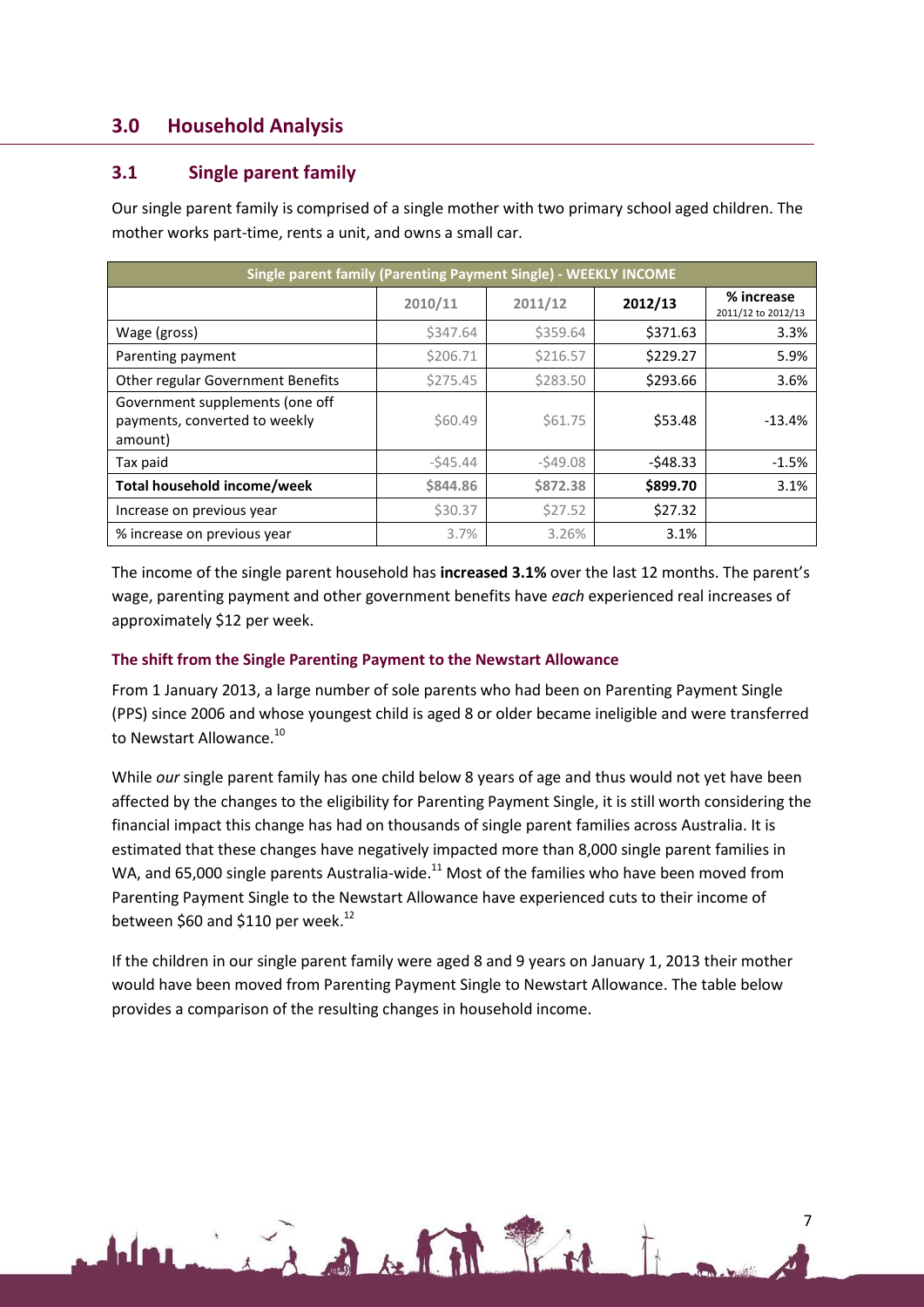| Single parent family (Newstart Allowance) - WEEKLY INCOME                   |                                                                   |                                                                         |                      |  |  |  |
|-----------------------------------------------------------------------------|-------------------------------------------------------------------|-------------------------------------------------------------------------|----------------------|--|--|--|
|                                                                             | Single parent<br>receiving Parenting<br>Payment Single<br>2012/13 | Single parent<br>moved to Newstart<br>Allowance from<br>January 1, 2013 |                      |  |  |  |
| Wage (gross)                                                                | \$371.63                                                          | \$371.63                                                                |                      |  |  |  |
| <b>Parenting Payment Single</b>                                             | \$229.27                                                          |                                                                         |                      |  |  |  |
| Newstart Allowance                                                          |                                                                   | \$132.70                                                                |                      |  |  |  |
| Other regular government benefits                                           | \$293.66                                                          | \$293.31                                                                |                      |  |  |  |
| Government supplements (one off<br>payments, converted to weekly<br>amount) | \$53.48                                                           | \$53.48                                                                 |                      |  |  |  |
| Tax paid                                                                    | $-548.33$                                                         | $-528.53$                                                               | <b>Difference</b>    |  |  |  |
| Total household income/week                                                 | \$899.71                                                          | \$822.59                                                                | $-577.12$ or $-8.6%$ |  |  |  |

When shifted from Parenting Payment Single to Newstart Allowance, our model single parent family ends up **\$77.12 per week worse off**.

#### **Insecure work and resilience**

The mother in this household is assumed to already be working 18 hours per week for 39 weeks of the year while her children attend school. Our calculations assume that she is unable to work during school holidays when she must care for her children. As a casual employee, the mother would not have sick leave or annual leave entitlements, and there is no guarantee that she can secure an ongoing position that meets these holiday care requirements and allows her to maintain the number of hours she works each week. This job insecurity contributes to further financial insecurity for the family, as unpredictable casual pay often creates significant problems in reporting income to Centrelink. Single parents often report that inadvertent errors arising from different reporting periods, or the need to report income before pay has been received, often result in allowances being withheld or penalties applied.

| <b>Single parent family - WEEKLY EXPENDITURE</b> |          |          |          |                                  |  |  |
|--------------------------------------------------|----------|----------|----------|----------------------------------|--|--|
|                                                  | 2010/11  | 2011/12  | 2012/13  | % increase<br>2011/12 to 2012/13 |  |  |
| Rent                                             | \$308.13 | \$333.63 | \$362.31 | 8.6%                             |  |  |
| Food and beverage                                | \$217.92 | \$211.20 | \$212.75 | 0.7%                             |  |  |
| <b>Utilities</b>                                 | \$28.42  | \$31.33  | \$35.26  | 12.5%                            |  |  |
| Transport                                        | \$67.22  | \$66.46  | \$65.57  | $-1.3%$                          |  |  |
| Other - household and living costs               | \$251.05 | \$254.03 | \$259.27 | 2.1%                             |  |  |
| Total household expenditure/week                 | \$872.73 | \$896.63 | \$935.16 | 4.3%                             |  |  |
| Increase on previous year                        | \$19.60  | \$23.90  | \$38.53  |                                  |  |  |
| % increase on previous year                      | 2.3%     | 2.74%    | 4.3%     |                                  |  |  |

The single parent household's weekly expenditure on basic living costs has **increased by 4.3%** over the last 12 months. Utilities have increased by the largest percentage (12.5%), but in real terms this increase is equivalent to less than \$4 per week. On the other hand rent increased by 8.6% or \$29 per week. Rent is by far the largest household cost for this household. In 2012/13, the rent for a unit 85% of the median Perth price represented 40.3% of the single parent family's weekly income (or 44.1% of the income of a single parent family on Newstart Allowance.

Light Pin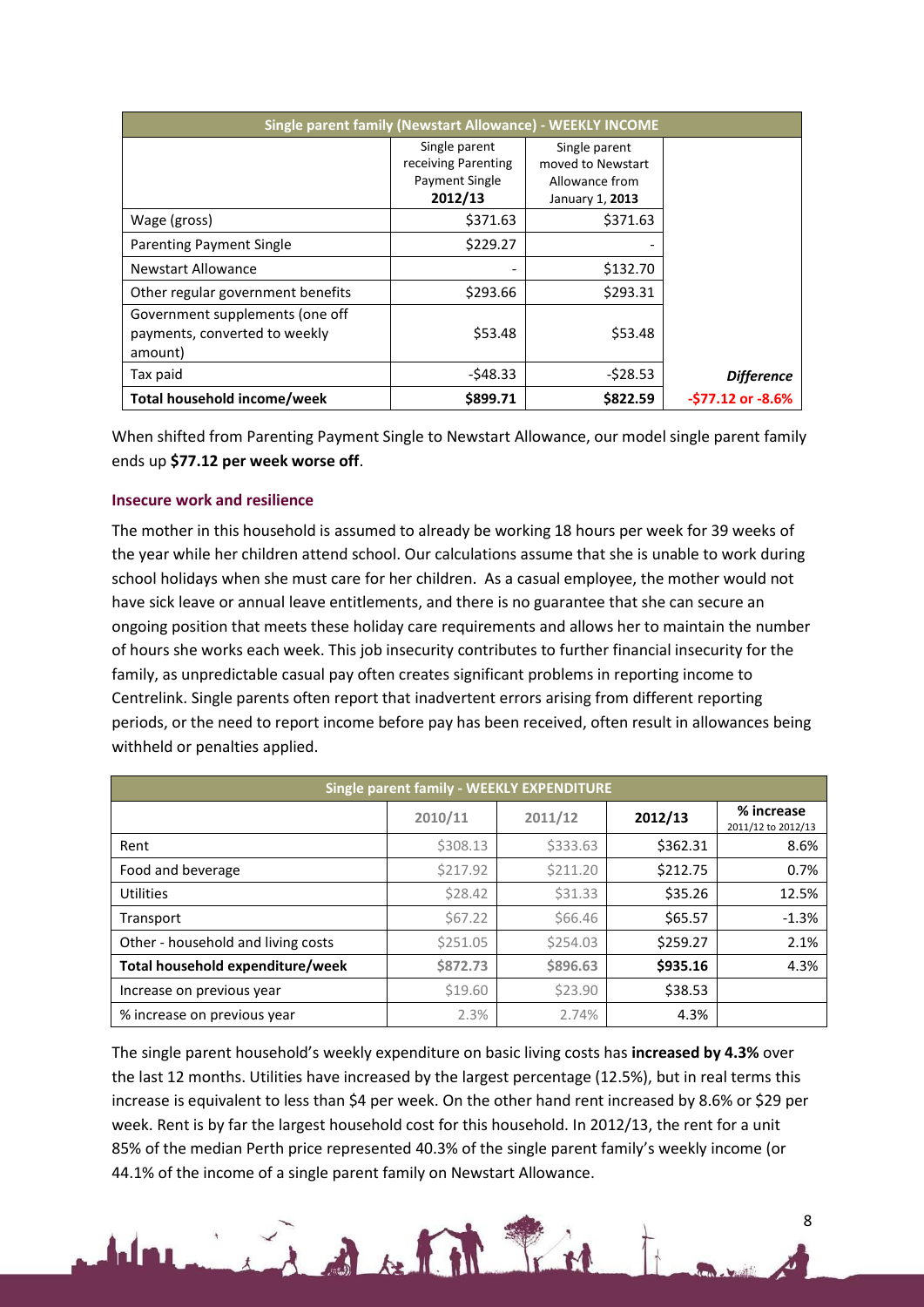The high cost of housing in Western Australia is the greatest cause of financial stress for low income households. While occasional financial assistance exists for households struggling to pay their utility bills (e.g. Hardship Utilities Grant Scheme), there is no additional assistance available for families struggling to pay their rent. The long waiting times to access public housing (131 weeks for applicants on the wait list, and 96 weeks for those on the priority wait list) and the ongoing inadequacy of investment in social housing to keep up with growing need remain major concerns for the Council.

| <b>Single parent family (Parenting Payment Single) - WEEKLY DIFFERENCE</b> |           |           |           |  |  |  |  |
|----------------------------------------------------------------------------|-----------|-----------|-----------|--|--|--|--|
| 2010/11<br>2011/12<br>2012/13                                              |           |           |           |  |  |  |  |
| Total weekly income                                                        | \$844.86  | \$872.38  | \$899.70  |  |  |  |  |
| Total expenditure                                                          | \$872.73  | \$896.63  | \$935.16  |  |  |  |  |
| <b>Difference</b>                                                          | $-527.87$ | $-524.24$ | $-535.46$ |  |  |  |  |

With a 4.3% increase in household expenditure, but only 3.1% increase in household income over the past 12 months, **our single parent family's budget shortfall has increased from \$24.24 to \$35.46 per week**. That's \$35.46 per week in savings the family will have to find, perhaps by seeking cheaper accommodation (much easier said than done in reality, and finding, applying for and moving into new rental accommodation also incurs significant costs), reducing heating costs, or skipping or eating cheaper, but less nutritious meals.

It is also important to remember that these calculations make no allowance for the family to save, for the mother to undertake training in order to improve her employment prospects, or to enable the family to be able to respond to an unexpected cost or crisis (if the fridge or car breaks down). The single family does not have any health or home and contents insurance, and the model does not provide for any spending on items such as birthday presents, school excursions or other "nonessential" items. This family is already short of money every week, and are just one unexpected event or crisis away from financial crisis.

| Single parent family (Parenting Payment Single vs. Newstart) - WEEKLY DIFFERENCE |                                                                                                                                                     |            |                      |  |  |  |
|----------------------------------------------------------------------------------|-----------------------------------------------------------------------------------------------------------------------------------------------------|------------|----------------------|--|--|--|
|                                                                                  | Single Parent<br><b>Single Parent</b><br>receiving Parenting<br>moved to Newstart<br>Payment Single<br>Allowance from<br>2012/13<br>January 1, 2013 |            |                      |  |  |  |
| Total weekly income                                                              | \$899.70                                                                                                                                            | \$822.58   |                      |  |  |  |
| Total expenditure                                                                | \$935.16                                                                                                                                            | \$935.16   | <b>Difference</b>    |  |  |  |
| <b>Difference</b>                                                                | $-535.46$                                                                                                                                           | $-5112.58$ | $-577.12$ or $-8.6%$ |  |  |  |

When our model single parent family is shifted from Parenting Payment Single to Newstart Allowance (reducing their income by \$77.12 per week), the costs of achieving a basic standard of living does not decrease. As a result, the single parent family will find themselves having to make some very difficult decisions about their weekly expenditure in order to make ends meet, and avoid going into significant debt. The family's ability to make positive changes to their circumstances — for example, by seeking a higher paying job — will be undermined by the significant level of poverty they find themselves in.

in the film Pin

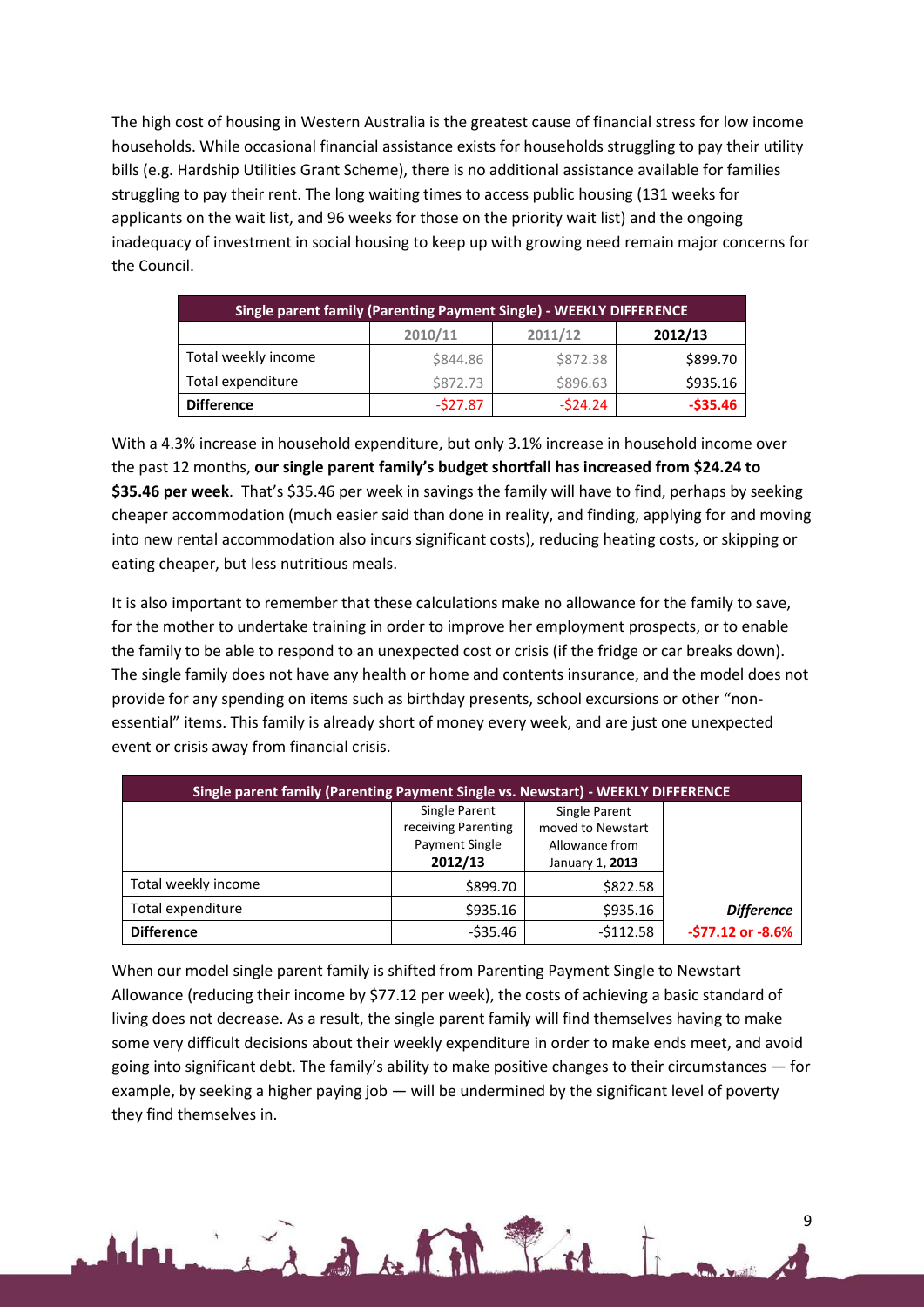# <span id="page-9-0"></span>**3.2 Working Family**

The working family consists of one parent working full time, one doing part-time casual employment and 2 school aged children. They rent a house, own a small car and use public transport for 5 round trips a week.

| <b>Working family - WEEKLY INCOME</b>                                     |            |            |            |                                  |  |  |
|---------------------------------------------------------------------------|------------|------------|------------|----------------------------------|--|--|
|                                                                           | 2010/11    | 2011/12    | 2012/13    | % increase<br>2011/12 to 2012/13 |  |  |
| Combined wages (gross)                                                    | \$1,077.48 | \$1,114.51 | \$1,152.04 | 3.4%                             |  |  |
| Regular government benefits                                               | \$215.96   | \$220.51   | \$226.93   | 3.0%                             |  |  |
| Government supplements (one off<br>payments, converted to weekly figures) | \$57.51    | \$62.97    | \$58.26    | $-7.5%$                          |  |  |
| Tax paid                                                                  | $-5101.71$ | $-5111.21$ | $-5115.10$ | 3.5%                             |  |  |
| Total household income/week                                               | \$1,249.25 | \$1,286.77 | \$1,322.13 | 2.8%                             |  |  |
| Increase on previous year                                                 | \$36.10    | \$37.52    | \$35.55    |                                  |  |  |
| % increase on previous year                                               | 3.0%       | 3.0%       | 2.8%       |                                  |  |  |

The largest real increase to the working family's income came as a result of the 2012 State Wage Case decision. As a result of this decision, our working family's weekly (before tax) wages **increased by 3.4%** or \$37.53 per week between 2011-12 and 2012-2013.

| <b>Working family - WEEKLY EXPENDITURE</b> |            |                |            |                                  |  |  |  |
|--------------------------------------------|------------|----------------|------------|----------------------------------|--|--|--|
|                                            | 2010/11    | 2011/12        | 2012/13    | % increase<br>2011/12 to 2012/13 |  |  |  |
| Rent                                       | \$327.25   | \$358.06       | \$388.88   | 8.6%                             |  |  |  |
| Food and beverages                         | \$312.10   | \$302.88       | \$305.14   | 0.7%                             |  |  |  |
| Utilities                                  | \$42.34    | <b>\$46.17</b> | \$52.25    | 13.2%                            |  |  |  |
| Transport                                  | \$94.64    | \$94.68        | \$95.17    | 0.5%                             |  |  |  |
| Other household and living costs           | \$450.92   | \$456.91       | \$467.80   | 2.4%                             |  |  |  |
| Total household expenditure/week           | \$1,227.25 | \$1,258.69     | \$1,309.23 | 4.0%                             |  |  |  |
| Increase on previous year                  | \$40.94    | \$31.44        | \$50.54    |                                  |  |  |  |
| % increase on previous year                | 3.5%       | 2.6%           | 4.0%       |                                  |  |  |  |

Our working family's weekly expenditure on basic living costs has **increased by 4.0%** or \$50.54 per week over the last 12 months. The largest percentage increase was to utility costs (13.2% or \$6.08 per week), but the largest real increase was to rent which went up 8.6% (or \$30.82 per week). The combined increases to rent and utilities alone add up to \$36.90 per week — almost completely accounting for the household's \$37.53 growth in income!

| <b>Working family - WEEKLY DIFFERENCE</b> |            |            |            |  |  |  |  |
|-------------------------------------------|------------|------------|------------|--|--|--|--|
| 2011/12<br>2010/11<br>2012/13             |            |            |            |  |  |  |  |
| Total weekly income                       | \$1,249.25 | \$1,286.58 | \$1,322.13 |  |  |  |  |
| Total expenditure                         | \$1,227.25 | \$1,258.69 | \$1,309.23 |  |  |  |  |
| \$22.06<br>\$27.88<br><b>Difference</b>   |            |            |            |  |  |  |  |

Overall, our working family's weekly income has decreased by **\$14.98 per week less** than their basic living costs. In 2012/13, the family's weekly income surpassed their basic living costs by \$12.09 per week (down from \$27.88 in 2011/12). However, the fact that our calculations make *no* allowance for

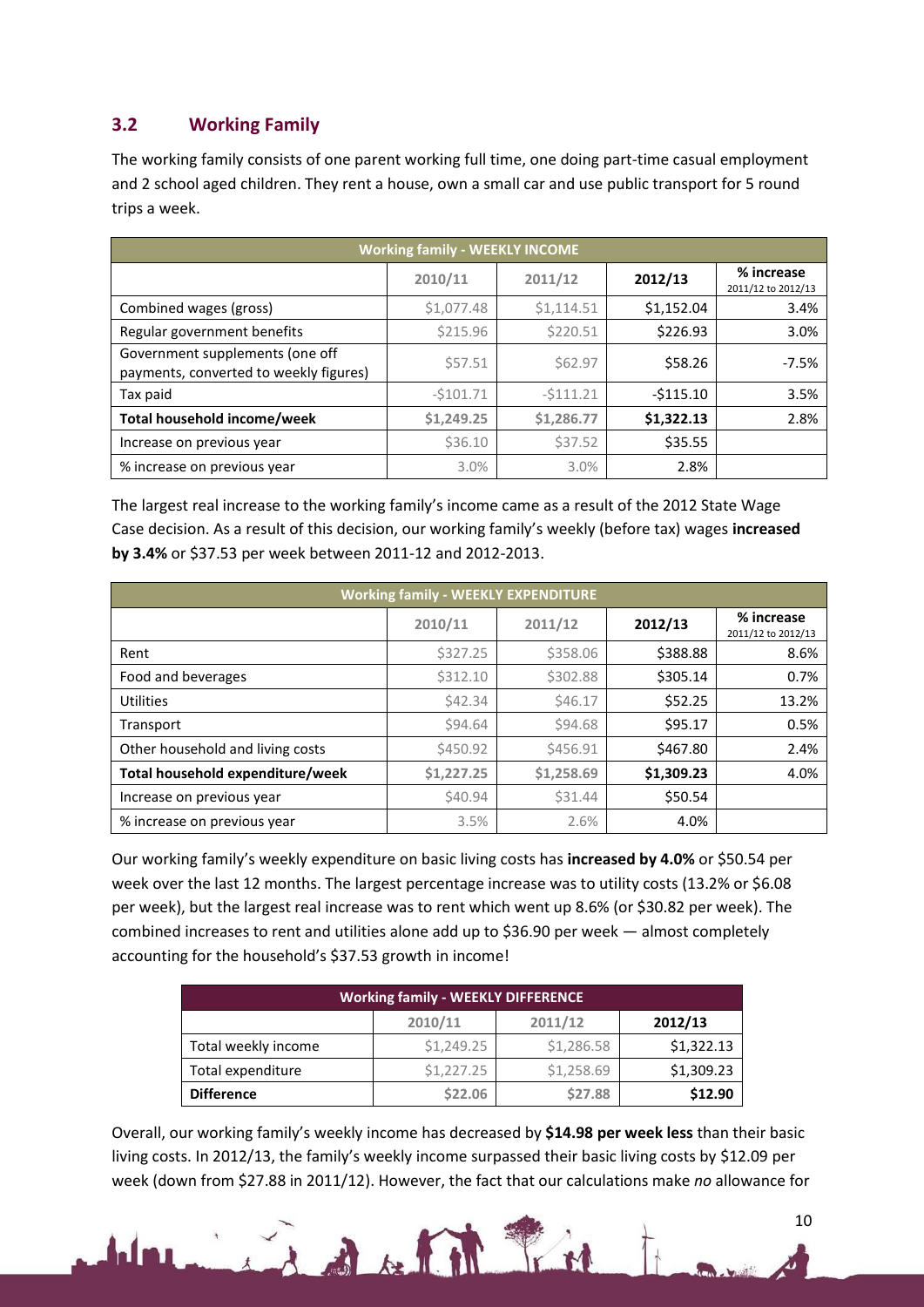the family to save, or for unexpected or non-essential expenditure, means the financial security of this family is low. The family are potentially just one accident, a couple of missed pay-checks or an unexpected cost (e.g. if the family's fridge or car breaks down, or an unexpected medical expense is incurred) away from a financial crisis.

# <span id="page-10-0"></span>**3.3 Unemployed Single**

Our unemployed single person's only income comes from government allowances and benefits. She is currently looking for work, lives in shared accommodation, and relies on public transport to get around.

| <b>Unemployed single - WEEKLY INCOME</b>                          |               |          |          |                                  |  |  |
|-------------------------------------------------------------------|---------------|----------|----------|----------------------------------|--|--|
|                                                                   | 2010/11       | 2011/12  | 2012/13  | % increase<br>2011/12 to 2012/13 |  |  |
| Newstart Allowance (with clean energy<br>supplement included      | \$235.18      | \$243.12 | \$246.60 | 1.4%                             |  |  |
| Rent assistance                                                   | \$38.38       | \$39.65  | \$40.46  | 2.0%                             |  |  |
| Clean energy advance (2011/12) +<br>Clean energy supplement (2012 | \$0.00        | \$3.07   | \$1.18   | $-61.5%$                         |  |  |
| Tax paid                                                          | \$0.00        | \$0.00   | \$0.00   | 0.0%                             |  |  |
| Total household income/week                                       | \$273.56      | \$285.84 | \$288.25 | 0.8%                             |  |  |
| Increase on previous year                                         | <b>\$8.77</b> | \$12.29  | \$2.40   |                                  |  |  |
| % increase on previous year                                       | 3.3%          | 4.5%     | 0.8%     |                                  |  |  |

The weekly income of our unemployed person has increased little in recent years and **increased by only 0.8%** this year. There has been no real increase to her government benefits, only inadequate indexation. Unlike pension payments (which are indexed to Male Total Average Weekly Earnings, the Consumer Price Index (CPI), or the Pensioner and Beneficiary Cost of Living Index - whichever is higher) allowance payments are only indexed to CPI.<sup>13</sup> This means that gap between allowance and pension payment rates is continuing to widen.

In 2012/13, our unemployed person was receiving government benefits totalling less than 50% of the WA State Minimum Wage while searching for work. As the calculations below show, unemployment benefits do not meet a basic standard of living and present significant barriers to a job-seeker's ability to find work.

| <b>Unemployed single - WEEKLY EXPENDITURE</b> |          |          |          |                                  |  |
|-----------------------------------------------|----------|----------|----------|----------------------------------|--|
|                                               | 2010/11  | 2011/12  | 2012/13  | % increase<br>2011/12 to 2012/13 |  |
| Rent                                          | \$109.08 | \$119.35 | \$129.63 | 8.6%                             |  |
| Food and beverage                             | \$94.18  | \$91.68  | \$92.39  | 0.8%                             |  |
| <b>Utilities</b>                              | \$13.22  | \$14.45  | \$16.14  | 11.7%                            |  |
| Transport                                     | \$11.08  | \$11.08  | \$11.92  | 7.6%                             |  |
| Other - household and living costs            | \$98.03  | \$98.40  | \$99.72  | 1.3%                             |  |
| Total household expenditure/week              | \$325.59 | \$334.97 | \$349.79 | 4.4%                             |  |
| Increase on previous year                     | \$10.72  | \$9.38   | \$14.82  |                                  |  |
| % increase on previous year                   | 3.4%     | 2.9%     | 4.4%     |                                  |  |

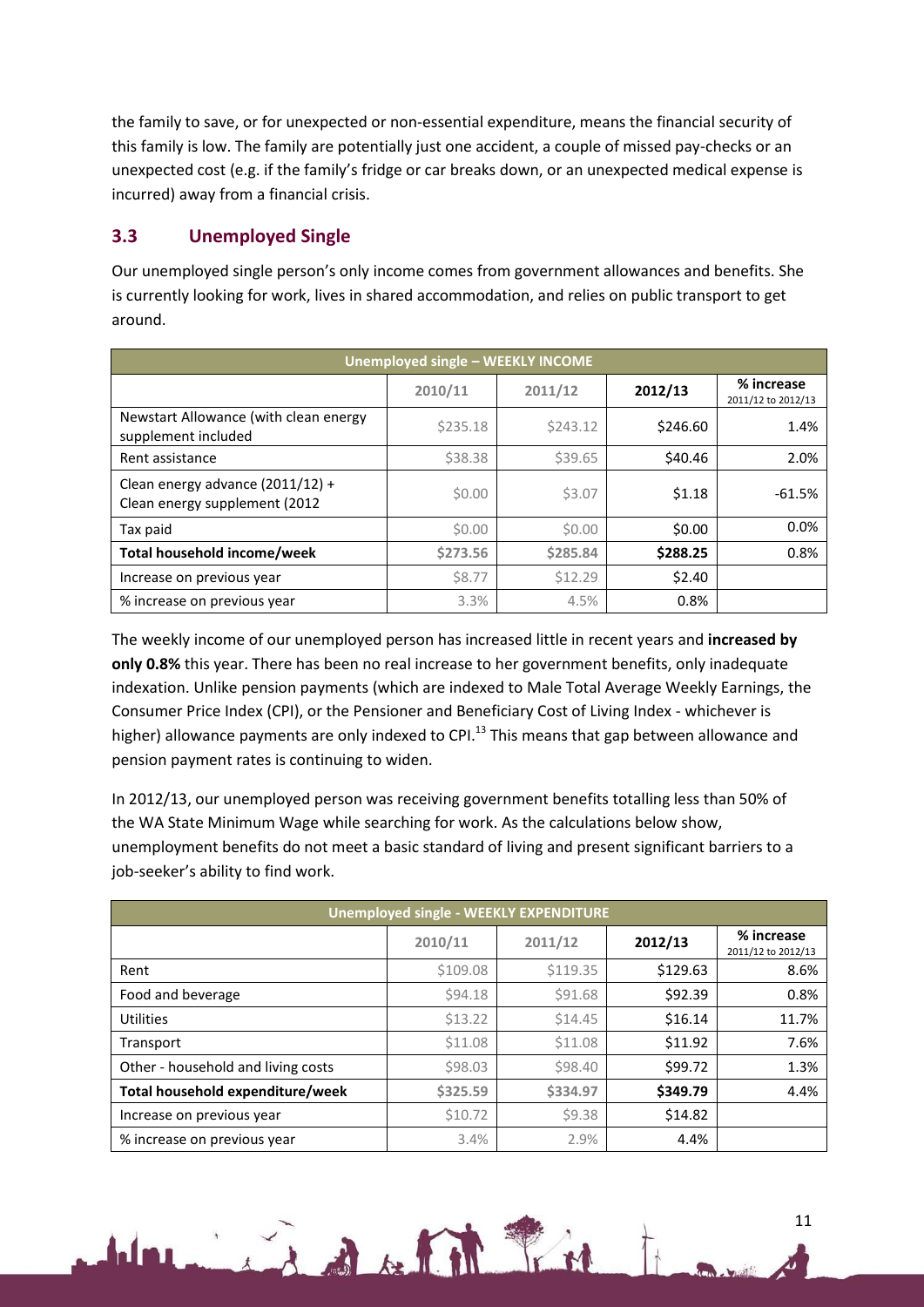The unemployed person's weekly expenditure on basic living costs has **increased by 4.4%** (or \$14.82 per week) over the last 12 months. The largest percentage increase was to utility costs (11.7% or \$1.69 per week), but utilities only account for 4.6% of her weekly income. The largest real increase in expenditure was to rent which went up 8.6% (or \$10.28 per week) — rent accounts for 37.1% of her weekly income. Food is another significant cost — at \$92.39 per week (or \$13.19 per day), food accounts for 32.1% of her weekly income).

The housing calculations above assume that our unemployed person can find shared accommodation where she pays one-third rent of a house at 85% of the Perth median house price. In the last 12 months her rental costs will have increased 8.6% (or \$10.28 per week) while Commonwealth Rent Assistance has increased only 81 cents per week. This problem is compounding, as rental costs also increased 9.4% between 2010/11 and 2011/12, with no equivalent increase in rent assistance.

| Unemployed single - WEEKLY DIFFERENCE |                    |           |           |  |  |
|---------------------------------------|--------------------|-----------|-----------|--|--|
|                                       | 2011/12<br>2010/11 |           | 2012/13   |  |  |
| Total weekly income                   | \$273.56           | \$285.84  | \$288.25  |  |  |
| Total expenditure                     | \$325.59           | \$334.97  | \$349.79  |  |  |
| <b>Difference</b>                     | $-552.04$          | $-549.13$ | $-$61.54$ |  |  |

The gap between the unemployed person's income and expenditure means she will have to make some very tough choices about which basic costs of living are most essential in any week. The ongoing, negative difference between income and expenditure is a clear indication that this person is struggling to meet a basic standard of living in WA and facing significant financial hardship.

The calculations for all our households make no allowance for them to be able to save any money, to pay for any unexpected medical expenses, to purchase or contribute towards the cost of new white goods, to pay for training to increase her employment options, or to spend on any non-essential items. It is entirely reasonable to assume that this person would need to go into debt if any of these circumstances occur, ultimately incurring further weekly costs they cannot afford to cover interest payments on any debt.

Line Baker Pin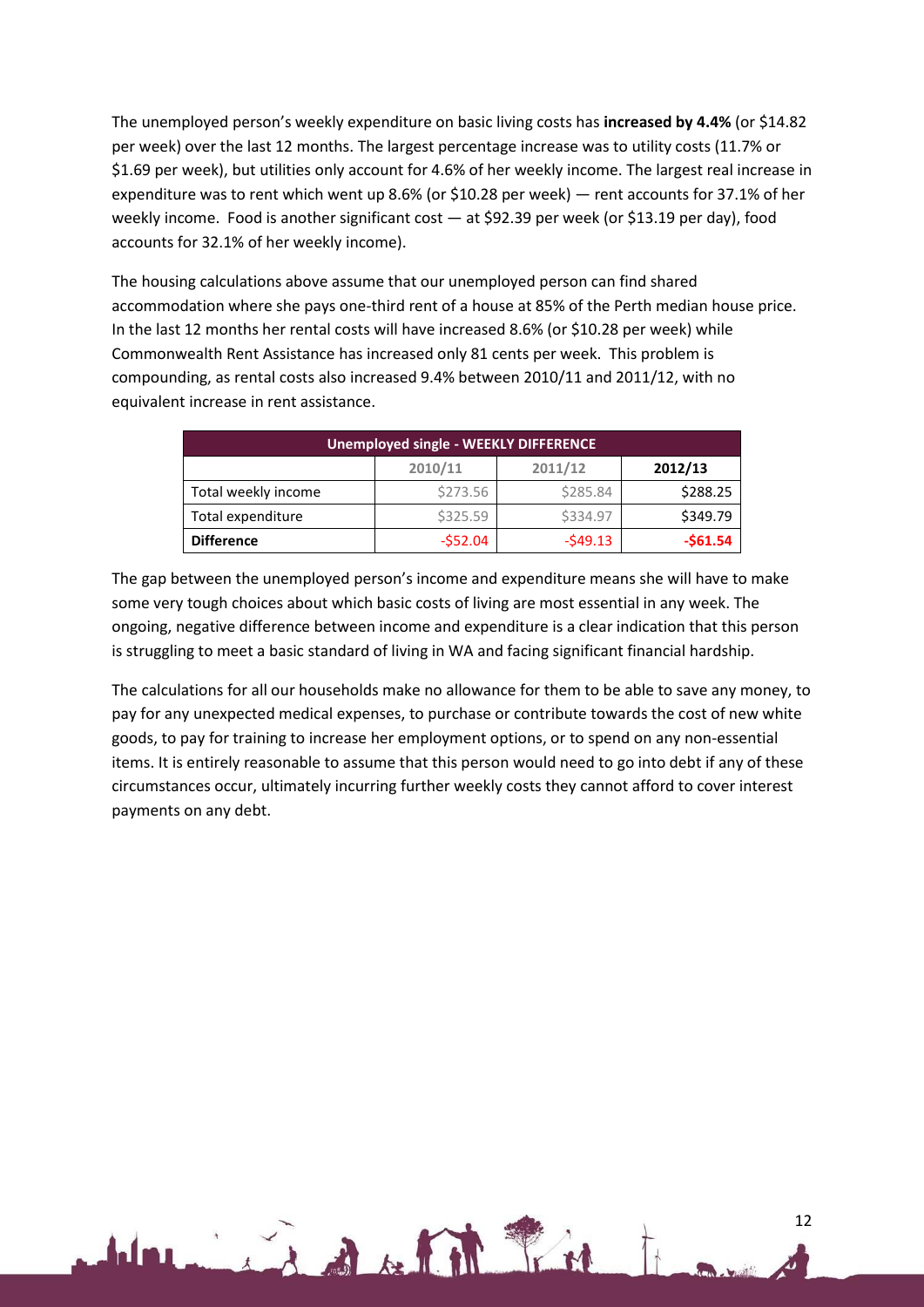## <span id="page-12-0"></span>**4.0 Key Observations & Implications**

## <span id="page-12-1"></span>**4.1 Myth vs. Reality — who is struggling with the cost of living?**

The findings in section 3.0 have clearly shown that the incomes of low income households in WA are failing to keep up with increases in the basic costs of living. The same cannot be said of Western Australian households on middle or average incomes. A comparison of the ABS Wage Price Index<sup>14</sup> and the ABS Cost of Living Index<sup>15</sup> demonstrates that the growth in their income for the average working Australian over the past decade has significantly out-paced increases in their cost of living. The evidence is very clear that middle income households are not being hurt by the cost of living and are in fact much better off than they were a decade ago.



**Figure 1:** ABS Wage Price Index vs. ABS Cost of Living Index (Australia)

**How many WA households are in similar circumstances?**

The population of Western Australia was 2,034,400 as of July 2013. There were an average of 61,000 **unemployed** during 2012-13 and an average unemployment rate of 4.7%. The unemployment rate is forecast to rise to 5.5% in 2013-14 then to 5.75% in 2014-14, accounting for 83,000 out of work or an extra 22,000 people. $^{16}$ 

There were 25,703 **single parent households** receiving Parenting payment single as of 29 March 2013. This does not include an estimated 6,000 single parent households in WA moved to Newstart Allowance on 1 January 2013.<sup>17</sup>

There were 138,277 **working families** in WA who received Family Tax Benefit Part A (FTB-A) as of 29 March 2013. FTB-A is means tested according to the age and number of children in the household, and the payment rate is tapered so that it cuts out at an income of \$48,000 for a single child and at \$95,000 for three or more children.<sup>18</sup> With 2 children and annual income of \$67,000 our household is fairly representative.

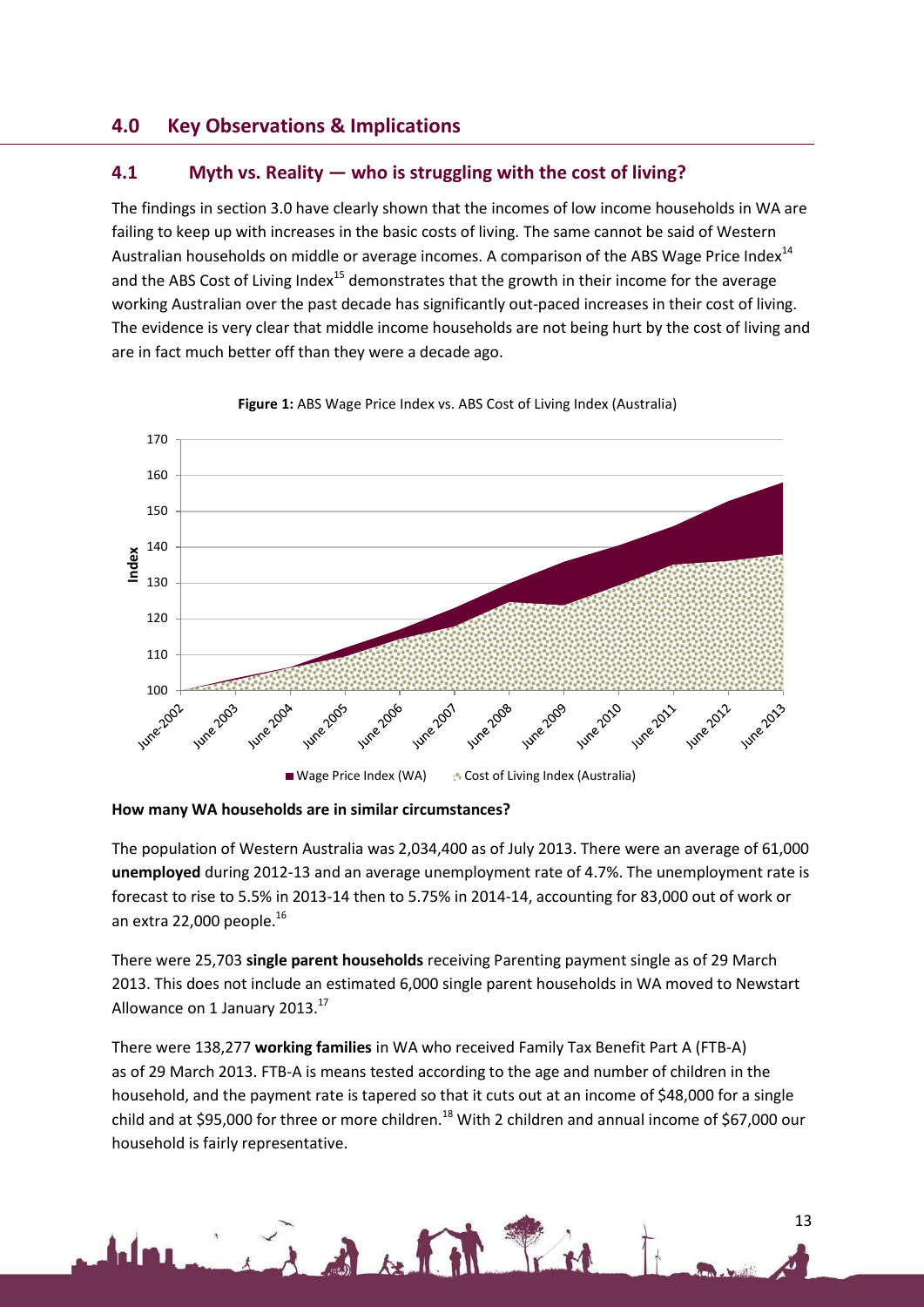## <span id="page-13-0"></span>**4.2 Housing Affordability**

It is no surprise that housing is the major weekly expense facing our model households. Our calculations have shown that between 2012/13 and 2013/14, any increase to our households' incomes was almost (or completely) consumed by increases in the cost of housing. More shocking is the realisation that over the past decade, Perth median rent as a percentage of the State Minimum Wage has increased from 35% in March 2003, to 75% in March 2013.





The unaffordability of Perth's housing market for households on low and fixed incomes remains a major concern for the Council.

On Saturday 13 April 2013, Anglicare WA undertook a snapshot of the availability of affordable<sup>19</sup> and appropriate rental properties for low income households in metropolitan and regional Western Australia. The survey found that out of the 3,646 properties advertised in the Perth area, there were few affordable and appropriate for households on low or fixed incomes. In examining the appropriateness and affordability of those same properties for *our* households, we found that:

| <b>Household</b>                                   | <b>Income</b>                                                                                        | No. of properties affordable &<br>appropriate in Perth <sup>20</sup> |
|----------------------------------------------------|------------------------------------------------------------------------------------------------------|----------------------------------------------------------------------|
| <b>Single Parent Family</b><br>(Parenting Payment) | 2+ bedroom property costing <\$266 per<br>week                                                       | 40 (0.1%)                                                            |
| <b>Single Parent Family</b><br>(Newstart)          | 2+ bedroom property costing <\$247 per<br>week                                                       | 16 (0.004%)                                                          |
| <b>Working Family</b>                              | 2+ bedroom property costing <\$385 per<br>week                                                       | 882 (0.24%)                                                          |
| <b>Unemployed Single</b>                           | 3+ bedroom property costing <\$315 per<br>week (assumes rent is equally shared<br>between 3 parties) | 3(0.0008%)                                                           |
|                                                    | Total number of properties advertised                                                                | 3,646                                                                |

Light Pin

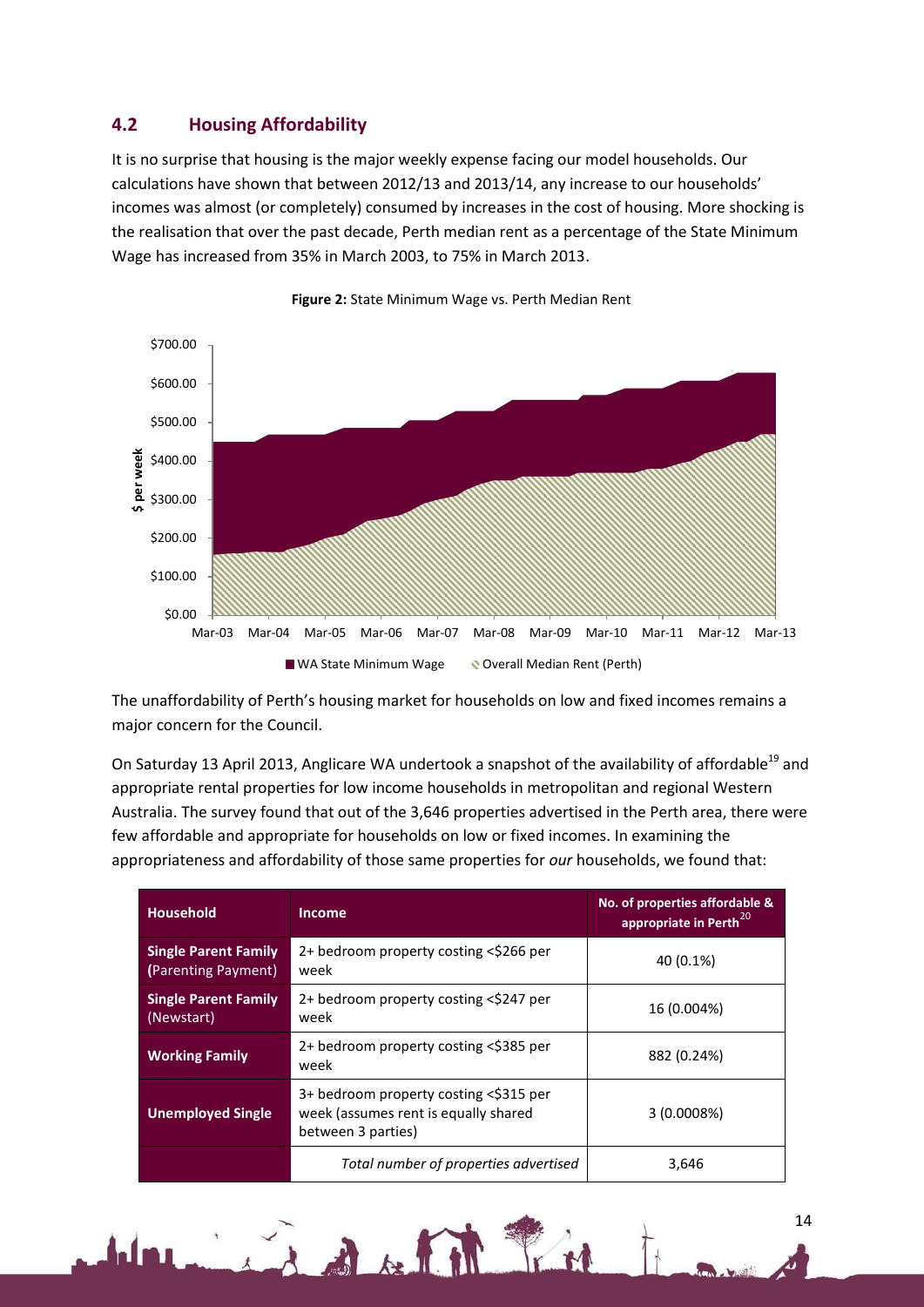The lack of affordable accommodation for low income households in WA makes a strong case for both the State and Federal governments to play a more active role in responding to the market failure of the housing system. While the Council has welcomed the continuation of affordable housing initiatives in the 2013/14 State budget, we remain concerned that the scale of investment in these initiatives falls well behind the growth in demand, meaning that they will need to be greatly expanded if they are to have a positive impact on the availability of affordable rental properties for low income Western Australian households.

## <span id="page-14-0"></span>**4.3 The inadequacy of Commonwealth Rent Assistance**

All three model households considered in our *2013 Cost of Living Report* live in private rental properties and are eligible to receive a Commonwealth Rent Assistance payment.<sup>21</sup> Unfortunately, the failure of the rent assistance payment to keep up with soaring private rental costs in WA (and other states) has dramatically diminished the effectiveness of that assistance for low income households.

| <b>Household</b>                      |                                                        | 2010/11  | 2012/13  | % change |
|---------------------------------------|--------------------------------------------------------|----------|----------|----------|
| <b>Single Parent</b><br><b>Family</b> | Rent Assistance received                               | \$67.62  | \$72.03  | 6.5%     |
|                                       | Rent paid (85% median unit price)                      | \$308.13 | \$362.31 | 17.6%    |
| <b>Working</b><br><b>Family</b>       | Rent Assistance received                               | \$67.62  | \$72.03  | 6.52%    |
|                                       | Rent paid (85% median house price)                     | \$327.25 | \$388.88 | 18.8%    |
| <b>Unemployed</b><br><b>Single</b>    | Rent Assistance received                               | \$38.38  | \$40.46  | 5.4%     |
|                                       | Rent paid (85% median house price,<br>one-third share) | \$109.08 | \$129.63 | 18.8%    |

The high cost of rent in Perth means that low and fixed income households in WA inevitably have to pay a very high percentage of their income on rent, leaving little left over for food, utilities or other basic living costs and putting them at high risk of financial hardship.

Part of the reason for rent assistance payments failure to keep up with rental increases is that assistance levels are indexed to movements in the Consumer Price Index (CPI), rather than to (national) average increases in rent.<sup>22</sup> Both the Harmer Pension Review and the Henry Tax Review found rent assistance to be inadequate and have recommended fundamental reform.<sup>23</sup>

## <span id="page-14-1"></span>**4.4 The inadequacy of the Newstart Allowance**

Line Robert R. R. R. M.

Over the last decade, the gap between average weekly earnings on the one hand, and the State Minimum Wage, the Age Pension and Newstart Allowance on the other has grown markedly resulting in dramatic increases in inequality within WA. Newstart Allowance recipients have experienced, by far, the lowest real *and* percentage increase in their weekly income, as shown in the table below: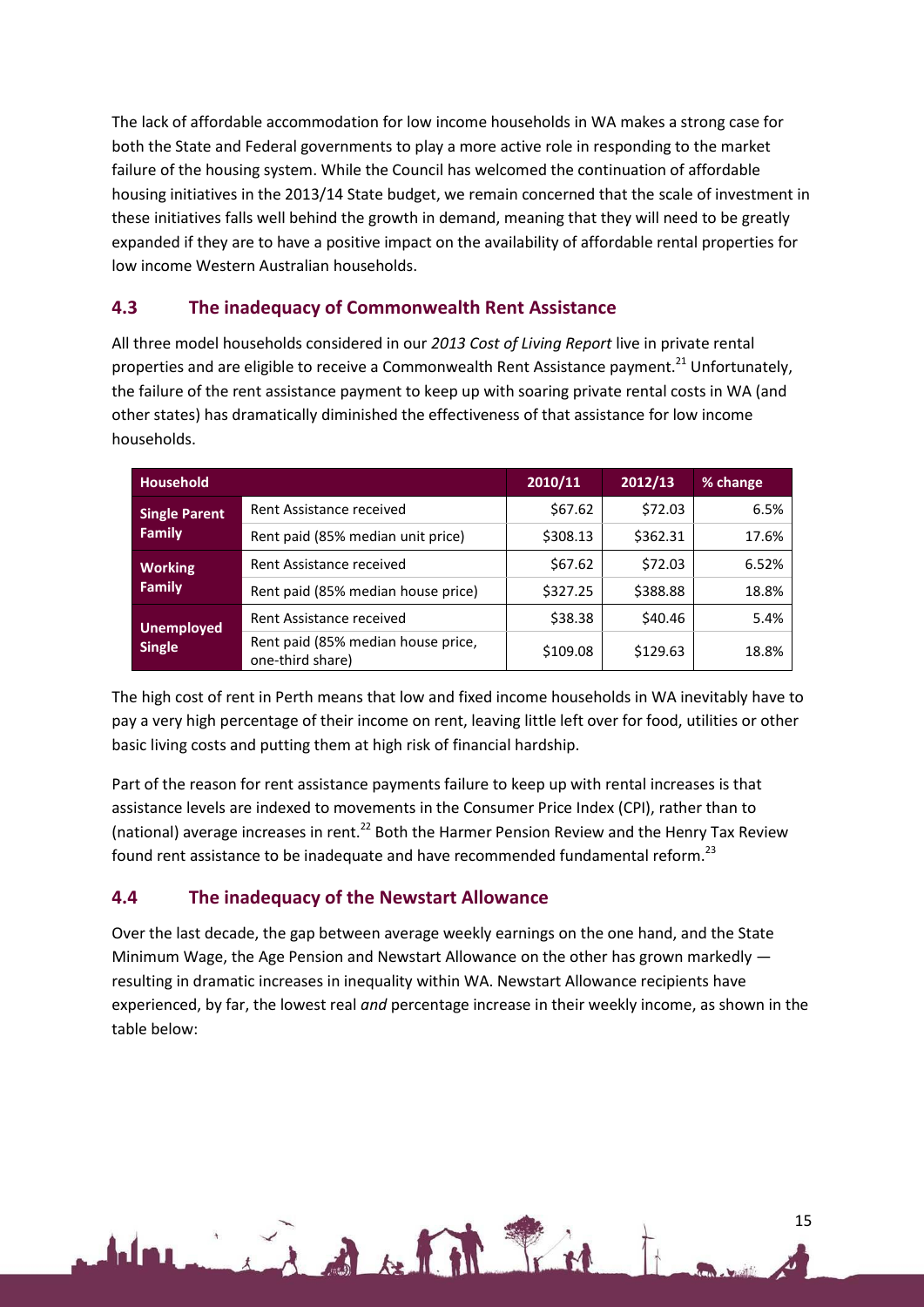| <b>Income</b>                                                      | <b>July 2003</b> | <b>July 2013</b> | \$/week<br>increase | % change |
|--------------------------------------------------------------------|------------------|------------------|---------------------|----------|
| Newstart Allowance <sup>24</sup>                                   | \$190.05         | \$248.50         | \$58.45             | 30.8%    |
| Base Pension <sup>25</sup>                                         | \$211.90         | \$366.85         | \$154.95            | 73.1%    |
| WA Minimum Wage <sup>26</sup>                                      | \$448.40         | \$645.90         | \$197.50            | 44.0%    |
| <b>Average Weekly Ordinary</b><br>Time Earnings (WA) <sup>27</sup> | \$886.90         | \$1,515.20       | \$628.30            | 70.8%    |

Charities, unions and community welfare organisations across Australia<sup>28</sup> have come out publically in support of a \$50 per week increase to the Newstart Allowance. The Business Council of Australia has also joined the call for an increase, arguing that *"what remains important over the long term is for the level of the Newstart Allowance to be increased to avoid trapping jobseekers in entrenched disadvantage…"<sup>29</sup>* The Council remains concerned that the inadequacy of the Newstart Allowance creates a barrier to both workplace and social participation, which have wide-ranging and negative implications for the individual jobseeker, their immediate family, and society at large.

Furthermore, the decision by the Federal Government to change the eligibility requirements for Parenting Payment Single as of January 1, 2013 has resulting in approximately 8-9,000 single parent families in Western Australia and around 65,000 families nationwide being moved on to the Newstart Allowance<sup>30</sup>, despite the long-standing concerns about its inadequacy to support a basic standard of living for a family with children for anything but a short period of time. The Council remains deeply concerned that being pushed further into poverty and disadvantage will have both long term negative effects on the children in these households.

## <span id="page-15-0"></span>**4.5 Pressures on the community sector**

As the peak body for the community services sector in Western Australia, the Council is keenly aware of how the increased cost of living in WA is continuing to create additional unmet demand for crisis, emergency relief and support services provided by charitable and community organisations.

The 2013-14 State Budget Papers highlighted a number of emerging concerns for the Council:

- WA Treasury is forecasting the WA unemployment rate will grow to 5.5% then 5.75% in the next 2 financial years — in real terms this means approximately 22,000 more people may be set to lose their jobs and around 83,000 people will be unemployed in 2014.<sup>31</sup>
- $+$  The State Government's plan to recover \$371 million through program rationalisation and to target further savings of \$350 million through rolling program reviews<sup>32</sup> is likely to result in a reduction in services during a time of growing need.
- $\div$  The decision to reduce the scope of needs assisted by the Family Crisis Program provided by the Department of Child Protection and Family Support is likely to put additional pressure on an already stretched emergency relief sector, from households experiencing financial hardship.

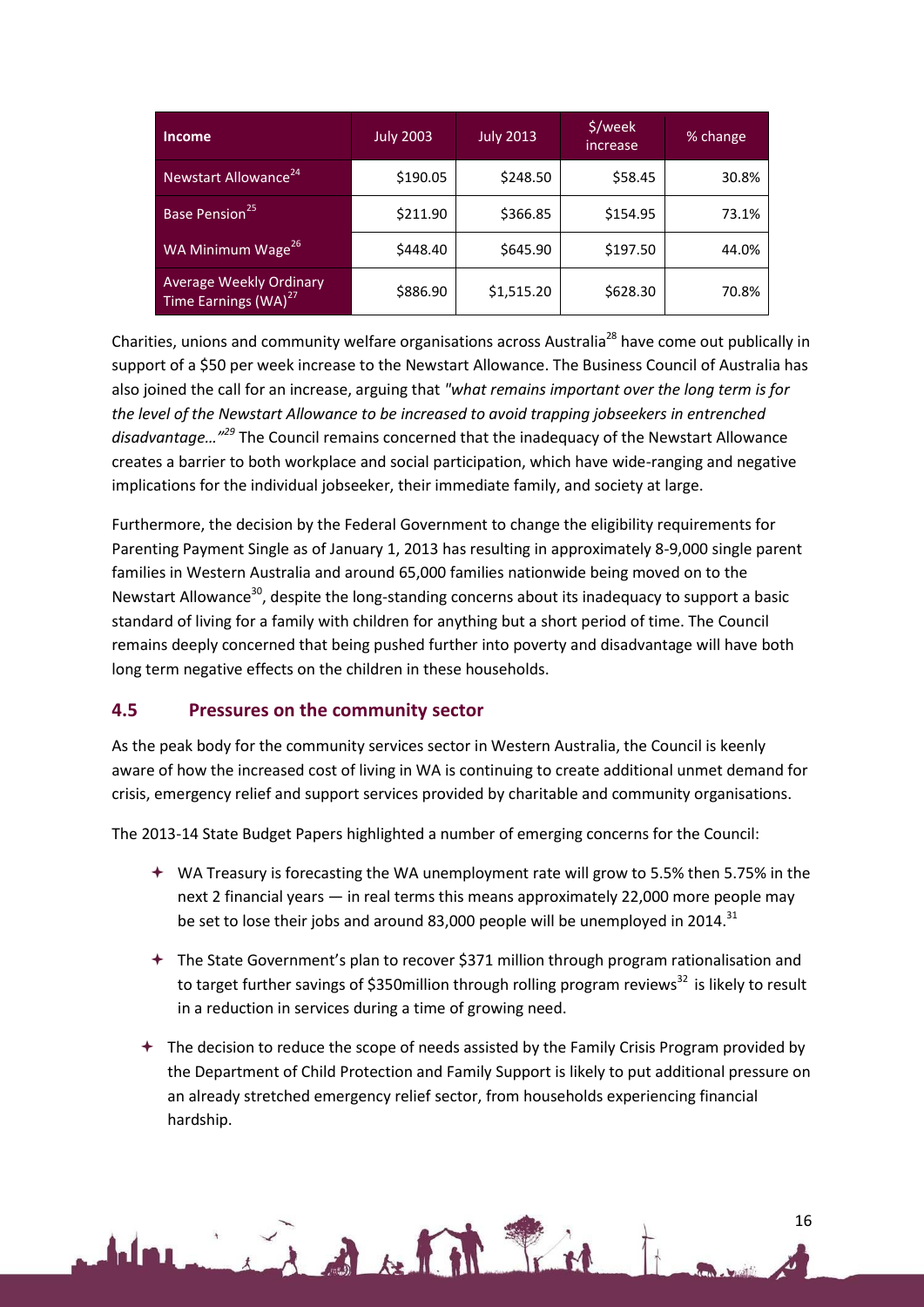## <span id="page-16-0"></span>**5.0 Conclusion**

Analysing the impact of cost of living pressures on different types of low income households in Western Australia enables us to better understand which cost increases have the greatest impact on individuals and families in different circumstances, and which social policy measures and support services are likely to be most necessary and effective. Taken together with ABS data on average wages and living costs, the findings of our modelling of income and living costs of three different low income households types indicates very clearly that it is really only low income households who are falling behind in their ability to meet rising essential living costs. Middle income households receiving average or above average wages have seen their incomes increasing faster than their essential living costs.

As a society we need to do more to keep our aspirations and sense of entitlement in check, and to be appreciative of the fact that most Australians have amongst the highest living standards in the world. It is time to debunk the myths surrounding rising living costs hurting 'everyone' and to bring some rigour into public policy discussion of the hard evidence of the cost of living impacts.

The evidence is clear that there is a small but significant and growing minority of households within our community who are really struggling and face increasing financial hardship and poverty. There is a real risk that focusing attention on rising living costs for middle Australia distracts attention away from the people who really do need improved support and assistance to avoid sliding further into poverty. As a relatively low taxing country with an ageing population, Australian governments must address emerging structural deficits to manage health, welfare and aged care expenditure.

The key findings of this report – that key essential living costs (particularly housing and utilities) have risen quicker than income support payments and minimum wages, that housing is the biggest single factor causing financial stress, and that single parent households moved from parenting payments to Newstart Allowance have experienced a dramatic reduction in income that puts them over \$112 per week behind the cost of a very basic and frugal standard of living – should be sobering. These three key issues – the adequacy of income support, the affordability of housing, and rising rates of child poverty<sup>33</sup> – should be of far greater concern to public policy debates than they are currently.

As the peak body for the community sector in Western Australia, representing around 800 charitable and not-for-profit services providing support to over 500,000 disadvantaged and vulnerable people every year, WACOSS is calling for:

- $\div$  A \$50 per week increase to the Newstart payment;
- $\triangleq$  An annual increase in the State Minimum which takes into account the increasing cost of living in WA;
- $\triangleq$  Significant investment in public and community housing, incentives to create more affordable rentals, and increased assistance to low-income and vulnerable people;
- $+$  Inclusionary zoning policies for new housing projects requiring 15% of developments over 10 units to be affordable to those in the lowest two income quintiles;
- $\div$  A 15% concessional electricity tariff for concession card holders;

in the fill find

 $\triangleq$  Review of the appropriateness, accessibility and adequacy of state concessions; and

17

 $+$  Introduction of a targeted energy and water efficiency program for low income households.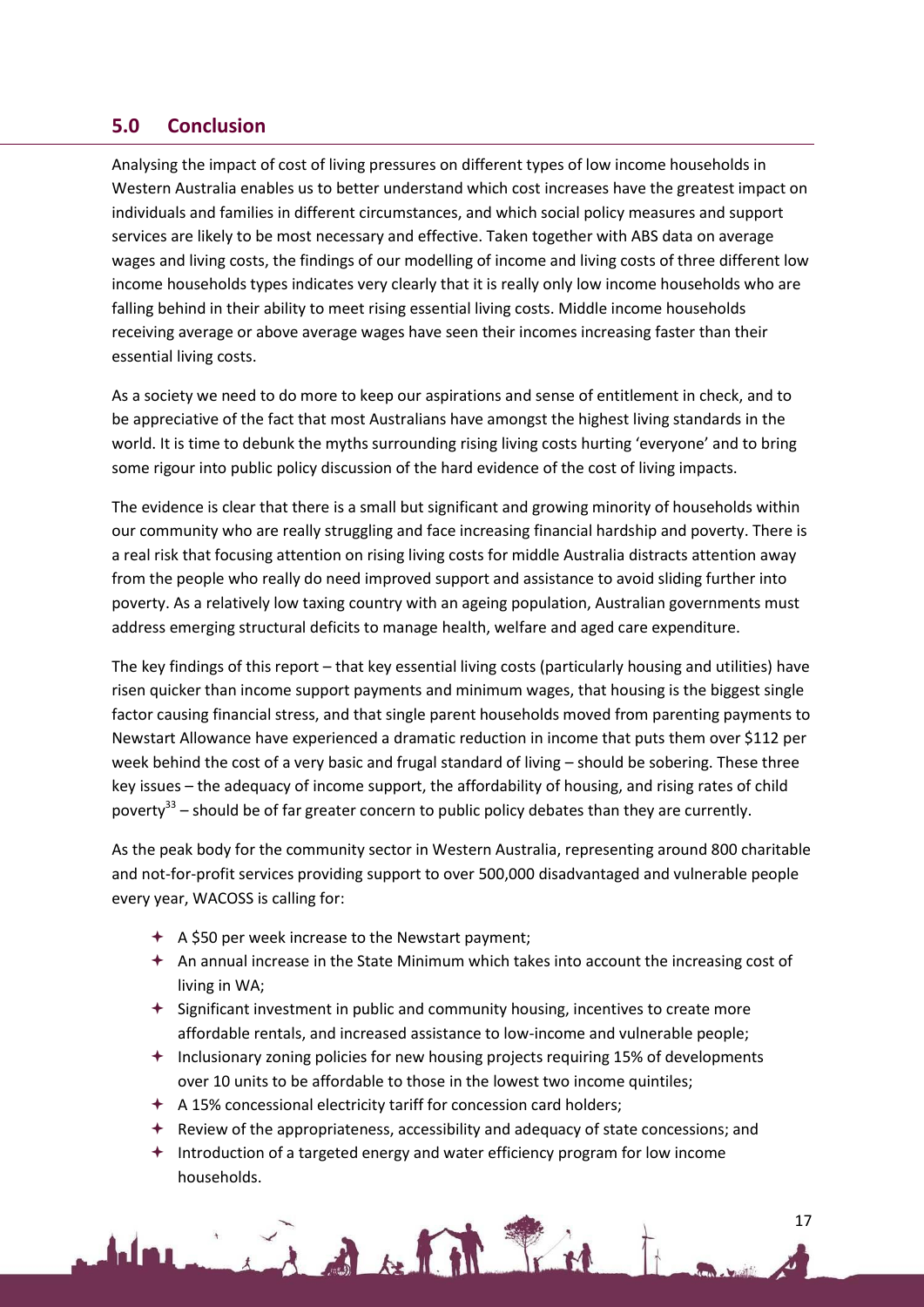## <span id="page-17-0"></span>**6.0 References**

**.**  $1$  For more on the Australian Council of Social Service-led campaign to increase the rate of the Newstart Allowance — *\$35 a day is not enough!*, visit [http://acoss.org.au/take\\_action/allowances\\_statement\\_2012-02/.](http://acoss.org.au/take_action/allowances_statement_2012-02/) <sup>2</sup> To read the Council's submissions to the WA State Wage Case, visit [http://goo.gl/ZXUbb8.](http://goo.gl/ZXUbb8)

<sup>3</sup> See WACOSS's 2013-14 Pre-Budget Submission,

[http://www.wacoss.org.au/Files/WACOSS\\_Pre\\_Budget\\_Submission\\_2013-14.pdf](http://www.wacoss.org.au/Files/WACOSS_Pre_Budget_Submission_2013-14.pdf)

4 The 2012 Cost of Living Report provides a more detailed account of the methodology[: http://goo.gl/TbCM6q.](http://goo.gl/TbCM6q)

<sup>5</sup> Centrelink (2013) *Online Payment Estimator* [http://www.humanservices.gov.au/customer/enablers/online](http://www.humanservices.gov.au/customer/enablers/online-estimators)[estimators.](http://www.humanservices.gov.au/customer/enablers/online-estimators) 

<sup>6</sup> FaHCSIA (2013) *Guide to Social Security Law,* [http://guidesacts.fahcsia.gov.au/guides\\_acts/ssg/ssg-rn.html.](http://guidesacts.fahcsia.gov.au/guides_acts/ssg/ssg-rn.html)

7 Pages accessed include: *Introducing the Clean Energy Supplement part of the Household Assistance Package* [http://www.humanservices.gov.au/customer/news/introducing-the-clean-energy-supplement-part-of-the](http://www.humanservices.gov.au/customer/news/introducing-the-clean-energy-supplement-part-of-the-household-assistance-package)[household-assistance-package;](http://www.humanservices.gov.au/customer/news/introducing-the-clean-energy-supplement-part-of-the-household-assistance-package) *Schoolkids Bonus,* 

*h*[ttp://www.humanservices.gov.au/customer/services/schoolkids-bonus;](http://www.humanservices.gov.au/customer/services/schoolkids-bonus) *Payment rates for Family Tax Benefit Part A* [http://www.humanservices.gov.au/customer/enablers/centrelink/family-tax-benefit-part-a-part-b/ftb](http://www.humanservices.gov.au/customer/enablers/centrelink/family-tax-benefit-part-a-part-b/ftb-a-payment-rates)[a-payment-rates;](http://www.humanservices.gov.au/customer/enablers/centrelink/family-tax-benefit-part-a-part-b/ftb-a-payment-rates) *Payment rates for Family Tax Benefit Part B*

[http://www.humanservices.gov.au/customer/enablers/centrelink/family-tax-benefit-part-a-part-b/ftb-b](http://www.humanservices.gov.au/customer/enablers/centrelink/family-tax-benefit-part-a-part-b/ftb-b-payment-rates)[payment-rates;](http://www.humanservices.gov.au/customer/enablers/centrelink/family-tax-benefit-part-a-part-b/ftb-b-payment-rates) Parenting Payment

[http://www.humanservices.gov.au/customer/services/centrelink/parenting-payment.](http://www.humanservices.gov.au/customer/services/centrelink/parenting-payment) 

<sup>8</sup> WA Industrial Relations Commission (2013) *State Wage Order Pursuant To Section 50a of the Act*, [http://goo.gl/7c3RKA.](http://goo.gl/7c3RKA)

9 Australian Tax Office, *Online Tax Calculator* [http://www.ato.gov.au/Calculators-and-tools/Comprehensive](http://www.ato.gov.au/Calculators-and-tools/Comprehensive-tax-calculator/)[tax-calculator/.](http://www.ato.gov.au/Calculators-and-tools/Comprehensive-tax-calculator/) 

Before 1 July 2006 Parenting payment was paid until the youngest child turned 16, this was reduced to 8 years of age but for people already receiving Parenting payment were able to keep receiving the payment until their youngest child turned 16 under the grandfathering provisions that were put in place)

<sup>11</sup> The Age (23 August 2013) *A single-minded struggle to get by*, [http://www.theage.com.au/federal](http://www.theage.com.au/federal-politics/federal-election-2013/a-singleminded-struggle-to-get-by-20130822-2se9f.html)[politics/federal-election-2013/a-singleminded-struggle-to-get-by-20130822-2se9f.html](http://www.theage.com.au/federal-politics/federal-election-2013/a-singleminded-struggle-to-get-by-20130822-2se9f.html)

<sup>12</sup> [http://www.acoss.org.au/media/release/no\\_happy\\_new\\_year\\_for\\_people\\_hit\\_by\\_benefit\\_changes](http://www.acoss.org.au/media/release/no_happy_new_year_for_people_hit_by_benefit_changes)

<sup>13</sup> ACOSS (2012) *\$35 a day: not enough to live on*[, http://goo.gl/5olmTo.](http://goo.gl/5olmTo)

<sup>14</sup> Australian Bureau of Statistics (2013) *6345.0 - Wage Price Index, Australia, Jun 2013*,

[http://www.abs.gov.au/AUSSTATS/abs@.nsf/DetailsPage/6345.0Jun%202013?OpenDocument,](http://www.abs.gov.au/AUSSTATS/abs@.nsf/DetailsPage/6345.0Jun%202013?OpenDocument) Table 2b. Total Hourly Rates of Pay Excluding Bonuses: All Sectors by State, Original (Quarterly Index Numbers) [WA].

<sup>15</sup> Australian Bureau of Statistics (2013) *6467.0 - Selected Living Cost Indexes, Australia, Jun 2013*,

[http://www.abs.gov.au/AUSSTATS/abs@.nsf/DetailsPage/6467.0Jun%202013?OpenDocument,](http://www.abs.gov.au/AUSSTATS/abs@.nsf/DetailsPage/6467.0Jun%202013?OpenDocument) Index

Numbers; Employee households; All groups.

 $16$  WA State Budget 2013-14, Budget Paper 3, p 30-31.

<sup>17</sup> DEEWR, [DEEWR Payments by Commonwealth Electoral Division \(ASGS 2011\) -](http://www.humanservices.gov.au/spw/corporate/publications-and-resources/facts-and-figures/electorate-data/resources/2013/2013-03-deewr.pdf) As At 29 March 2013. 25,703

<sup>18</sup> Dept. Human Services, **Payment Type, by Electorates - March 2013 Quarter - FaHCSIA Basic Dataset**, 138,277

 $19$  An affordable rental was defined as a rental 30% or less of a family/individual's income.

<sup>20</sup> Anglicare Australia (2013) *Rental Affordability Snapshot: Anglicare WA, Western Australia,*  [http://goo.gl/cJfScw.](http://goo.gl/cJfScw)

<sup>21</sup> For more on Commonwealth Rent Assistance eligibility, visit FaHCSIA (2013) *Rent assistance*,

<http://www.fahcsia.gov.au/our-responsibilities/housing-support/benefits-payments/rent-assistance>

<sup>22</sup> National Welfare Rights Network (May 2013) *A home on the range or a home out of range? How* 

*Commonwealth Rent Assistance fails low income Australians*, [http://goo.gl/vYNWjO.](http://goo.gl/vYNWjO)

<sup>23</sup> Archer, T. (20) *Fixing rent assistance,* published in VCOSS's *Insight Magazine*[, http://goo.gl/IcJdKd.](http://goo.gl/IcJdKd)

<sup>24</sup> Australian Government (20 March 2013) *5.2.1.20 Single Unemployment & Sickness Benefit - November 1984 to Present Date Summary*, in Guide to Social Security La[w http://goo.gl/DAa3z.](http://goo.gl/DAa3z)

<sup>25</sup> Australian Government (12 August 2013) *5.2.2.10 Maximum Basic Rates of Pension - July 1909 to Present Date Summary*, in Guide to Social Security Law [http://goo.gl/DwABrj.](http://goo.gl/DwABrj)

<sup>26</sup> Department of Commerce (2013) *Pay rates and award summaries*, [http://goo.gl/q8nSsn.](http://goo.gl/q8nSsn)

in the film